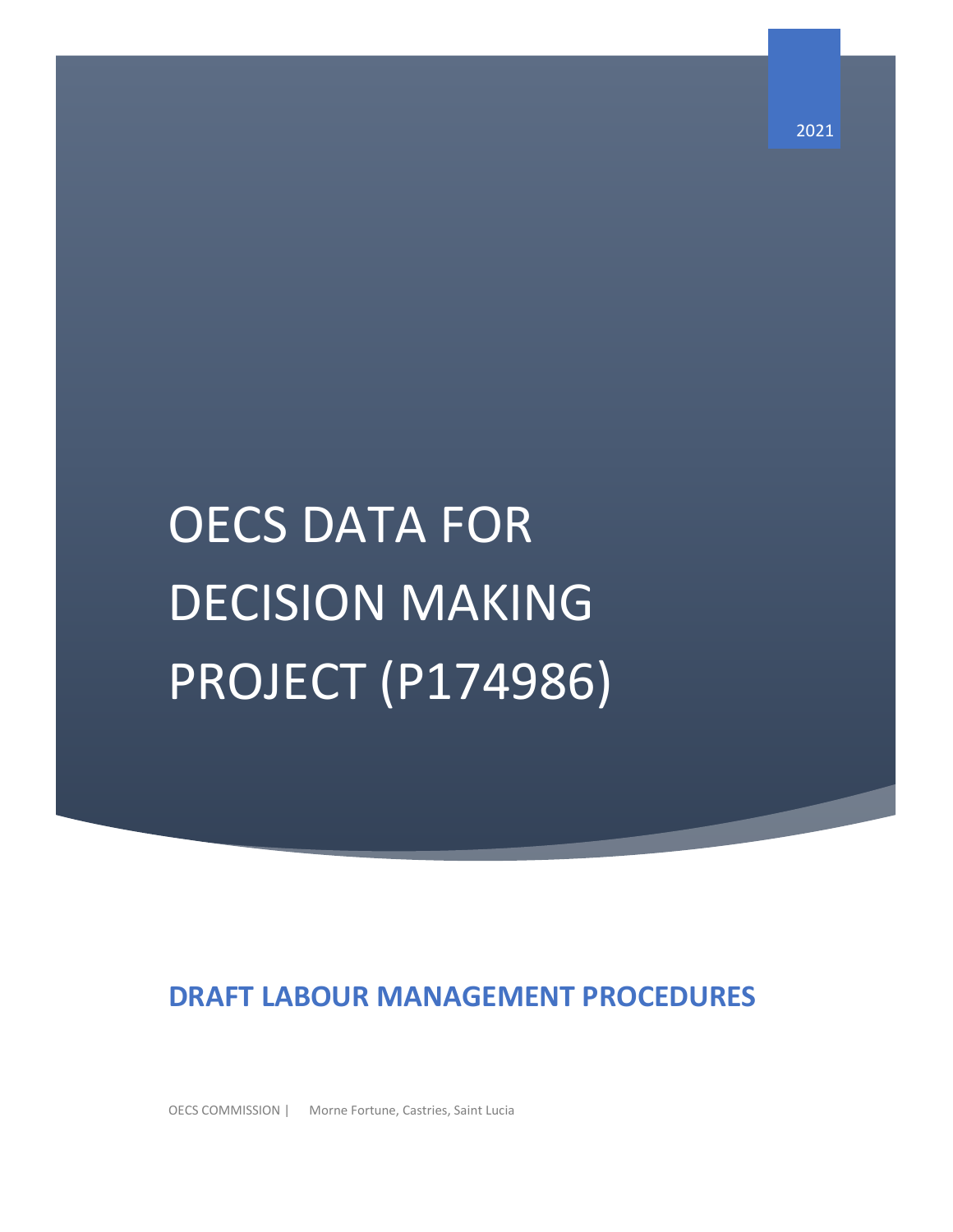# <span id="page-1-0"></span>List of Acronyms

| <b>ESF</b>  | <b>Environmental and Social Framework</b>            |
|-------------|------------------------------------------------------|
| <b>ESMF</b> | <b>Environmental and Social Management Framework</b> |
| ESS         | <b>Environmental and Social Standard</b>             |
| LMP         | Labour Management Procedures                         |
| <b>GRM</b>  | Grievance Redress Mechanism                          |
| <b>OECS</b> | Organisation of Eastern Caribbean States             |
| <b>OHS</b>  | Occupational Health and Safety                       |
| PIU         | Project Implementation Unit                          |
| <b>PM</b>   | Project Manager                                      |
| <b>SVG</b>  | Saint Vincent and the Grenadines                     |
| <b>WB</b>   | World Bank                                           |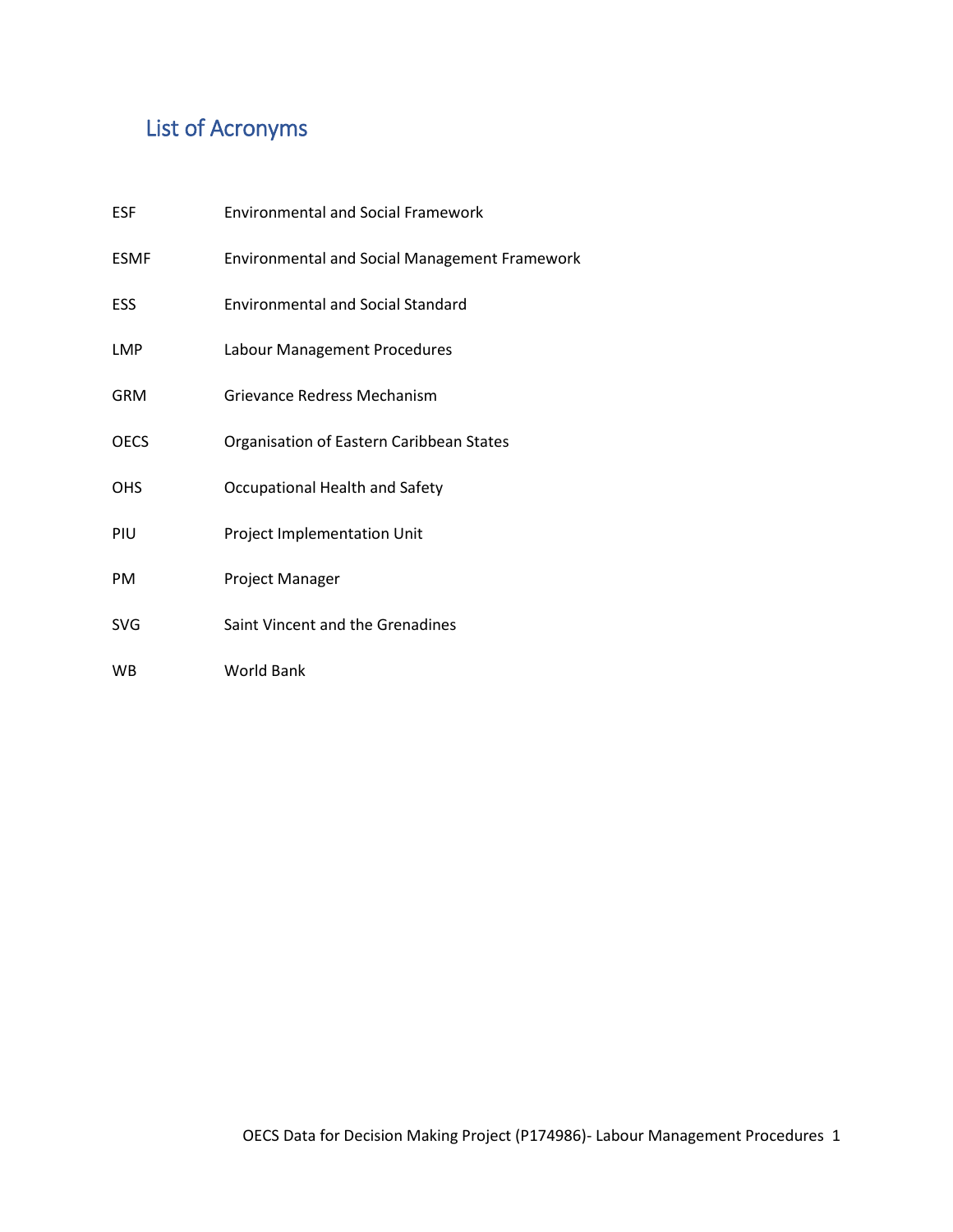# Table of Contents

| 1  |     |       |                                                                                  |  |
|----|-----|-------|----------------------------------------------------------------------------------|--|
| 2  |     |       |                                                                                  |  |
|    | 2.1 |       |                                                                                  |  |
|    | 2.2 |       |                                                                                  |  |
| 3  |     |       |                                                                                  |  |
|    | 3.1 |       |                                                                                  |  |
| 4  |     |       |                                                                                  |  |
| 5  |     |       |                                                                                  |  |
| 6  |     |       |                                                                                  |  |
| 7  |     |       |                                                                                  |  |
|    | 7.1 |       |                                                                                  |  |
|    | 7.2 |       |                                                                                  |  |
|    | 7.3 |       |                                                                                  |  |
|    | 7.4 |       |                                                                                  |  |
| 8  |     |       |                                                                                  |  |
|    | 8.1 |       |                                                                                  |  |
|    |     | 8.1.1 | Procedures to be Followed if Underage Workers are Found Working on the Project18 |  |
| 9  |     |       |                                                                                  |  |
|    | 10  |       |                                                                                  |  |
|    |     |       |                                                                                  |  |
| 11 |     |       |                                                                                  |  |
| 12 |     |       |                                                                                  |  |
| 13 |     |       |                                                                                  |  |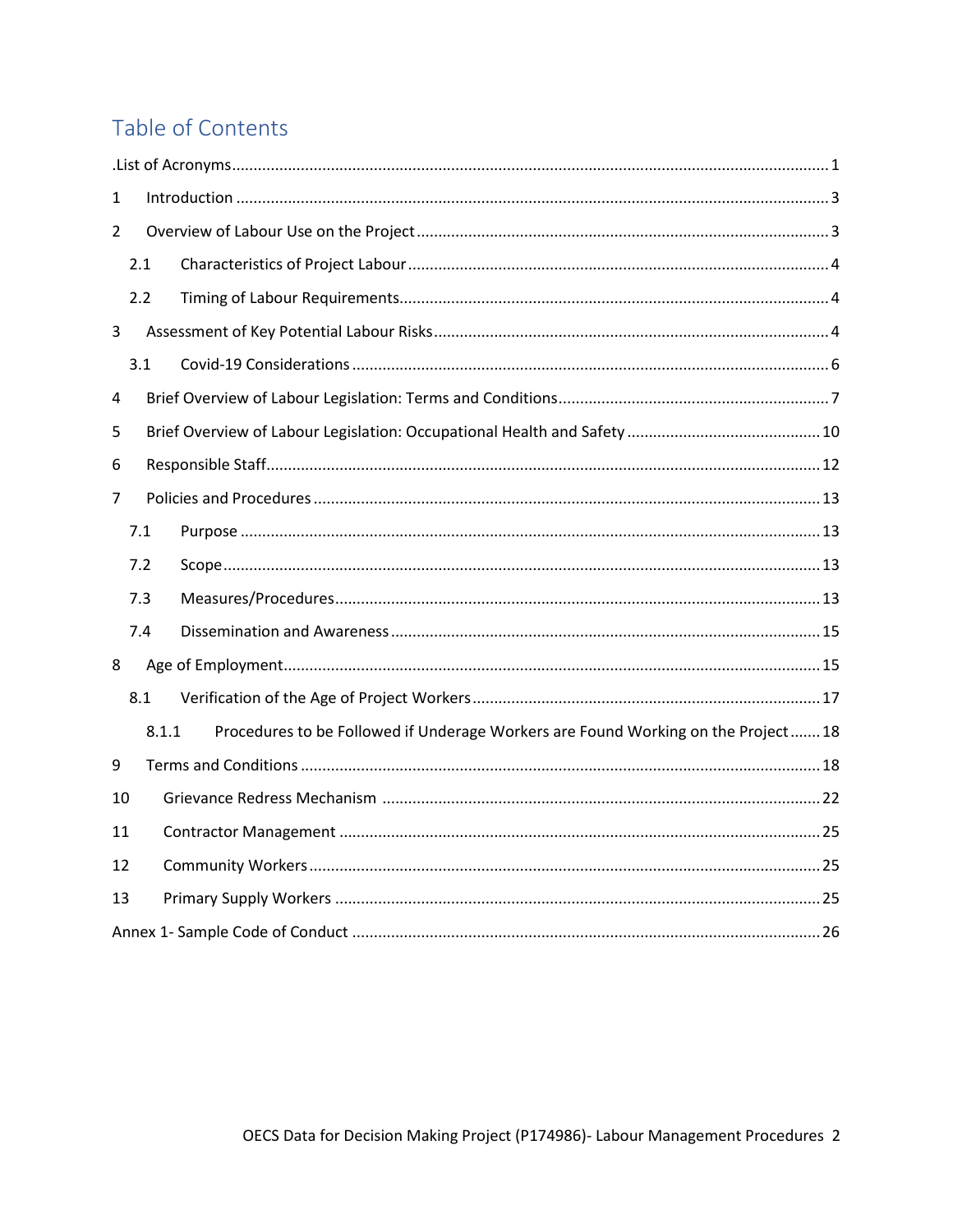## <span id="page-3-0"></span>1 Introduction

This document represents the Labour Management Procedures (LMP) for the OECS Data for Decision Making Project (P174986). These procedures ensure that the appropriate measures are established and implemented to manage any risks associated with employment under the project. The LMP identifies the main labour requirements and ensures that the engagement of project workers is completed in accordance with the requirements established in both the Labour Laws of the countries in which the project will be implemented (Grenada, Saint Lucia and Saint Vincent and the Grenadines) and ESS2 (Labor and Working Conditions) of the World Banks Environmental and Social Framework (ESF).

The labour risks for the project are temporary. They are understood and are not expected to have any significant impact on the project once adequately managed by the procedures outlined in this document. On a continuous basis, throughout the project's life cycle, the governments of countries in which the project will be implemented and the OECS Commission are committed to evaluating risks and impacts and to having in place adequate measures and procedures to manage any adverse impacts that may arise. This LMP is a living document and may be updated throughout the project's life cycle, when necessary.

# <span id="page-3-1"></span>2 Overview of Labour Use on the Project

The measures established in this LMP are applicable to all project workers, whether full-time, part-time or temporary. The types of project workers to be engaged are direct workers and contract workers. It is not expected that any community labour will be engaged for the project, however, if this changes during project implementation, the LMP will be updated to reflect this change.

Any full time or part time government civil servants working with the project will remain subject to the terms and conditions of their existing public sector employment agreement or arrangement, unless there has been an effective legal transfer of their employment or engagement to the project. ESS2 will not apply to such civil servants except for the provisions for Protecting the Workforce (ESS2 para 17-20) and Occupational Health and Safety (ESS2 para 24-30), if these persons are involved in project implementation and/or oversight.

The breakdown of the tentative anticipated numbers for each category of labour, based on available information, is given in [Table 1.](#page-3-2)

|   | <b>Category of Project</b><br>Worker | Grenada | Saint<br>Lucia | <b>SVG</b> | <b>OECS</b> | <b>Total</b> |
|---|--------------------------------------|---------|----------------|------------|-------------|--------------|
|   | Direct workers                       |         | 5              | 5          |             | 18           |
| 2 | Contracted workers                   | TBD     | TBD            | TBD        | TBD         | TBD          |
|   | <b>Total</b>                         | 5+      | 5+             | $5+$       | $3+$        | $18+$        |

<span id="page-3-2"></span>*Table 1- Number of project workers by category*

OECS Data for Decision Making Project (P174986)- Labour Management Procedures 3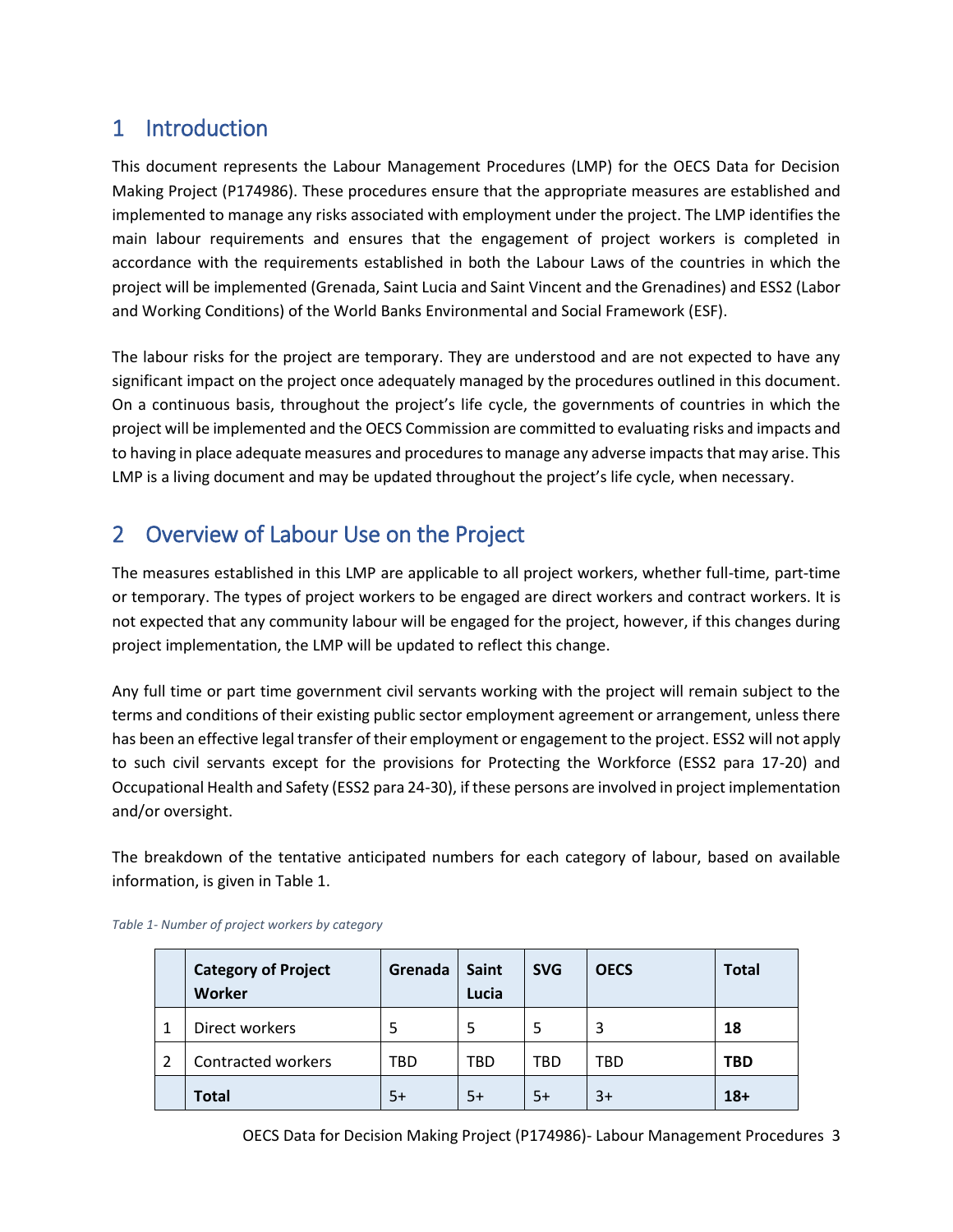#### <span id="page-4-0"></span>2.1 Characteristics of Project Labour

The project will employ local workers from each of the project's participating countries who are of legal age to be engaged in employment in a manner consistent with ESS2, as further detailed below.

| Country                          | <b>Minimum Employment Age</b> |
|----------------------------------|-------------------------------|
| Grenada                          | 16                            |
| Saint Lucia                      | 14                            |
| Saint Vincent and the Grenadines | 14                            |

#### <span id="page-4-1"></span>2.2 Timing of Labour Requirements

The timing of the labour requirements for the project will be based on the project's implementation schedule which will be developed during later stages of the project.

## <span id="page-4-2"></span>3 Assessment of Key Potential Labour Risks

[Table 2](#page-4-3) presents the key labour risks associated with each project component.

<span id="page-4-3"></span>

| <b>Project component</b>                                                                | Key identified labor risks.                                                                                                                                                                                                                                                                                                         | <b>Proposed measures</b>                                                                                                                                                                                                                                        |  |
|-----------------------------------------------------------------------------------------|-------------------------------------------------------------------------------------------------------------------------------------------------------------------------------------------------------------------------------------------------------------------------------------------------------------------------------------|-----------------------------------------------------------------------------------------------------------------------------------------------------------------------------------------------------------------------------------------------------------------|--|
| <b>Component 1: Statistical</b><br><b>Modernization and Capacity</b><br><b>Building</b> | Failure to use proper PPE<br>$\bullet$<br>during any retrofitting work<br>Injuries e.g., electric shock<br>$\bullet$<br>associated with any<br>retrofitting to be completed<br>Noise from retrofitting<br>$\bullet$<br>activities<br>General workplace injuries<br>$\bullet$<br>General understanding and<br>٠<br>implementation of | Implement OHSP<br>$\bullet$<br>described in the<br><b>ESMF</b><br>Provision of adequate<br>٠<br><b>PPE</b><br><b>Training</b><br>$\bullet$<br>Implement the code<br>$\bullet$<br>of conduct<br>Ensure all project<br>$\bullet$<br>workers have access<br>to GRM |  |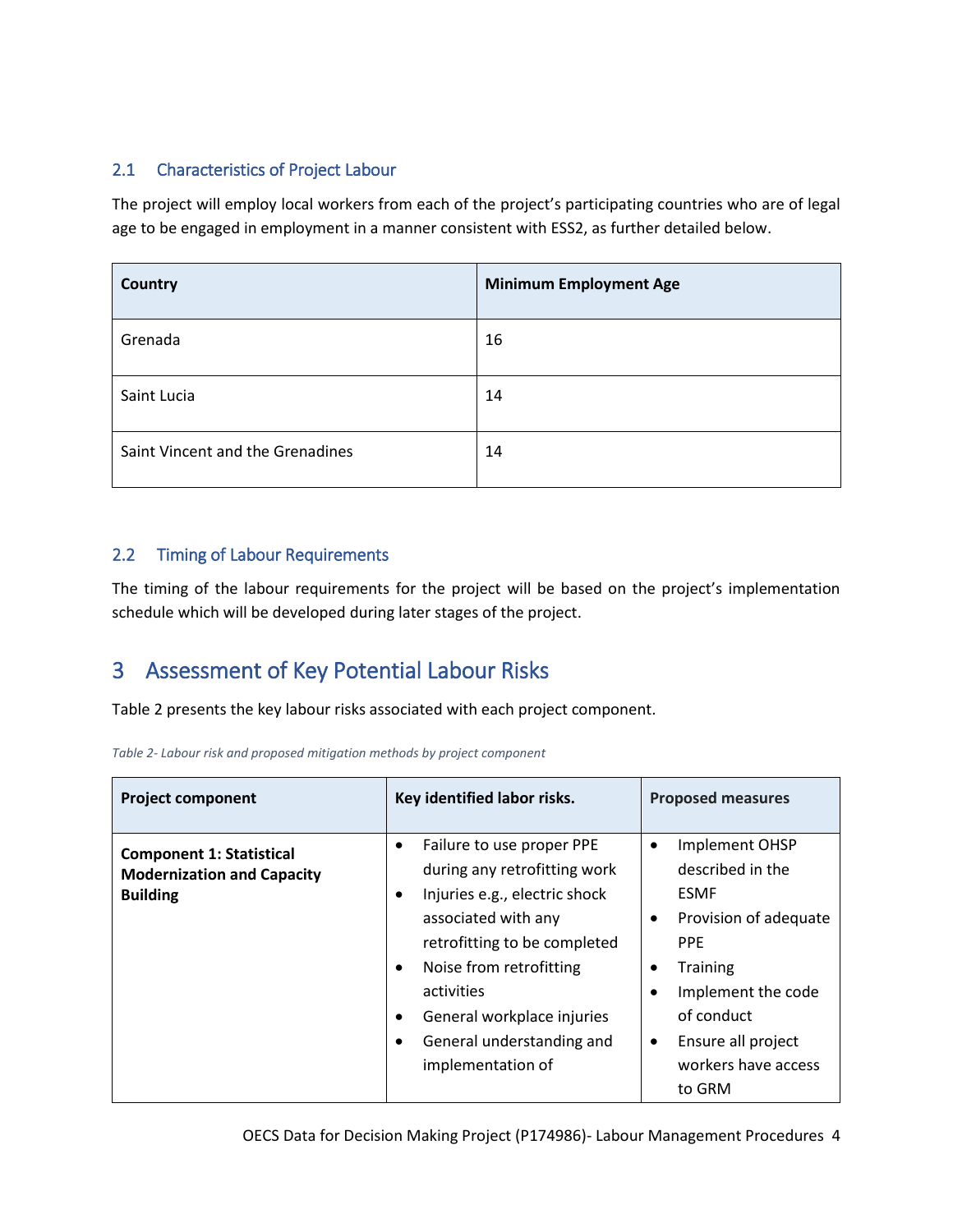| <b>Project component</b>                                        | Key identified labor risks.                                                                                                                                                                                                                                                                                                                          | <b>Proposed measures</b>                                                                                                                                                                                                                                                               |  |
|-----------------------------------------------------------------|------------------------------------------------------------------------------------------------------------------------------------------------------------------------------------------------------------------------------------------------------------------------------------------------------------------------------------------------------|----------------------------------------------------------------------------------------------------------------------------------------------------------------------------------------------------------------------------------------------------------------------------------------|--|
|                                                                 | occupational health and<br>safety requirements<br>Discrimination and<br>$\bullet$<br>harassment in the workplace<br>Transmission of Covid-19<br>$\bullet$                                                                                                                                                                                            | Implement Covid-19<br>$\bullet$<br>transmission<br>prevention plan                                                                                                                                                                                                                     |  |
| <b>Component 2: Data Production and</b><br><b>Dissemination</b> | General workplace injuries<br>$\bullet$<br>both at offices and at remote<br>work locations e.g. during<br>data collection<br>General understanding and<br>$\bullet$<br>implementation of<br>occupational health and<br>safety requirements<br>Discrimination and<br>$\bullet$<br>harassment in the workplace<br>Transmission of Covd-19<br>$\bullet$ | Implement OHSP<br>$\bullet$<br>described in the<br><b>ESMF</b><br>Training<br>$\bullet$<br>Implement the code<br>$\bullet$<br>of conduct<br>Ensure all project<br>$\bullet$<br>workers have access<br>to the GRM<br>Implement Covid-19<br>$\bullet$<br>transmission<br>prevention plan |  |
| <b>Component 3: OECS Regional</b><br>Integration                | General workplace injuries<br>$\bullet$<br>General understanding and<br>$\bullet$<br>implementation of<br>occupational health and<br>safety requirements<br>Discrimination and<br>$\bullet$<br>harassment in the workplace<br>Transmission of Covid-19<br>$\bullet$                                                                                  | Implement OHSP<br>$\bullet$<br>described in the<br><b>ESMF</b><br><b>Training</b><br>٠<br>Implement the code<br>$\bullet$<br>of conduct<br>Ensure all project<br>$\bullet$<br>workers have access<br>to the GRM<br>Implement Covid-19<br>$\bullet$<br>transmission<br>prevention plan  |  |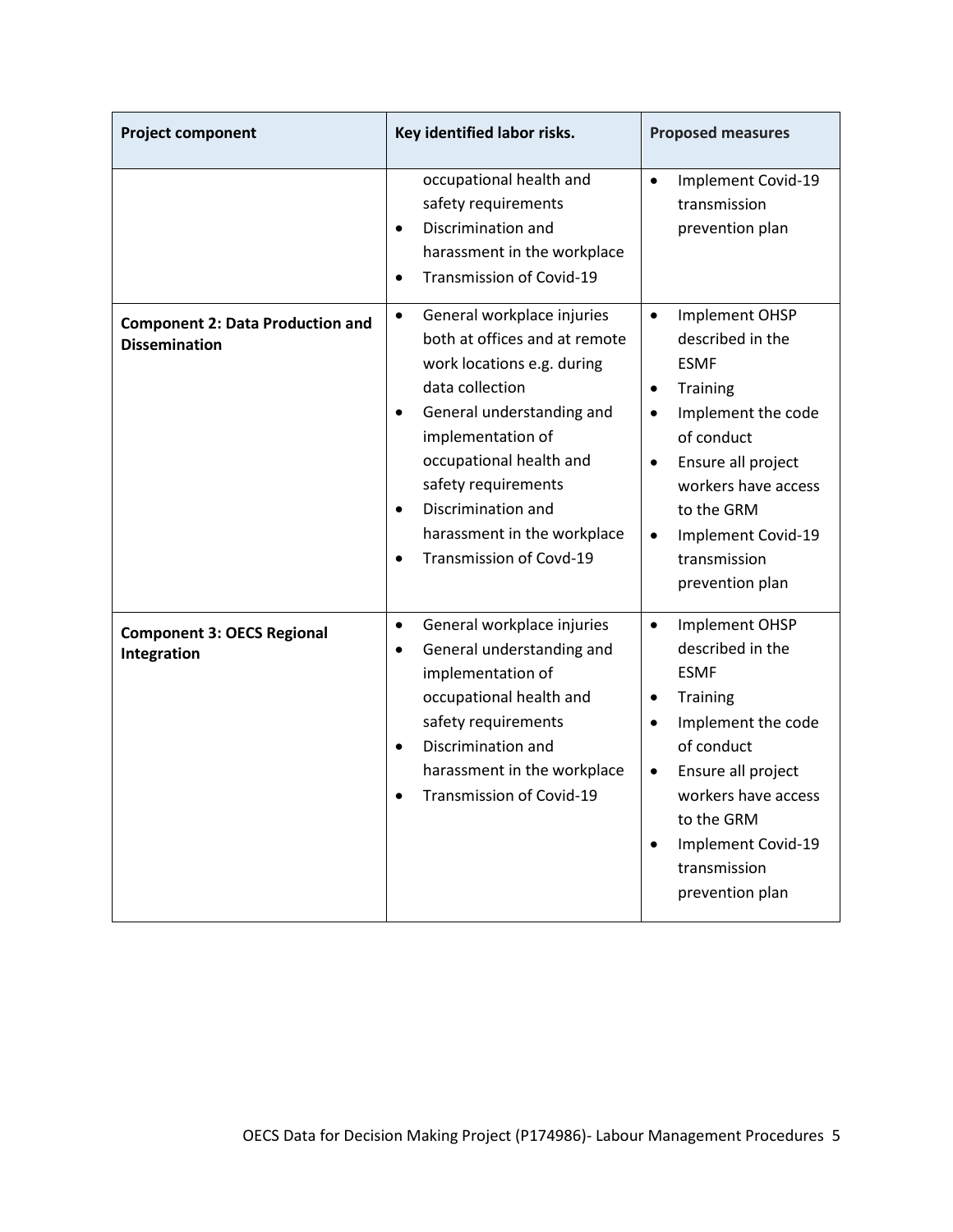| <b>Project component</b>                      | Key identified labor risks.                                                                                                                                                                                                                                                        | <b>Proposed measures</b>                                                                                                                                                                                                                                                                                 |
|-----------------------------------------------|------------------------------------------------------------------------------------------------------------------------------------------------------------------------------------------------------------------------------------------------------------------------------------|----------------------------------------------------------------------------------------------------------------------------------------------------------------------------------------------------------------------------------------------------------------------------------------------------------|
| <b>Component 4: Project</b><br>Implementation | General workplace injuries<br>$\bullet$<br>General understanding<br>and<br>$\bullet$<br>οf<br>implementation<br>occupational<br>health<br>and<br>safety requirements<br>Discrimination<br>and<br>$\bullet$<br>harassment in the workplace<br>Transmission of Covid-19<br>$\bullet$ | Implement OHS<br>$\bullet$<br>measures described<br>in the ESMF/ESMP<br><b>Training</b><br>$\bullet$<br>Ensure that all project<br>$\bullet$<br>workers have access<br>to the GRM<br>Implement the code<br>$\bullet$<br>of conduct<br>Implement Covid-19<br>$\bullet$<br>transmission<br>prevention plan |

#### <span id="page-6-0"></span>3.1 Covid-19 Considerations

As a result of the ongoing Covid-19 pandemic, there is a risk of project workers contracting the virus. Consequently, proper measures in accordance with national laws and regulations, and international good practice will be applied. The Project will also be guided by good international industry practice (GIIP) including:

- ILO Occupational Safety and Health Convention, 1981 (No. 155)
- ILO Occupational Health Services Convention, 1985 (No. 161)
- WHO International Health Regulations, 2005
- WHO Emergency Response Framework, 2017
- WHO Guidance on COVID-19, 2020

The project will also ensure that adherence is made to the WHO's specific guidelines on COVID-19, along with the World Bank's guidance note, "Covid-19 Considerations in Construction/ Civil Works Projects" as well as the Bank's guidance provided through "ESF/SAFEGUARDS INTERIM NOTE: COVID-19 CONSIDERATIONS IN CONSTRUCTION/CIVIL WORKS PROJECTS (April 1, 2020)", especially as it relates to the application of such guidance to project workers, contractors and subcontractors. The note recommends assessing the current situation of the project, understanding the obligations of contractors under existing contracts, requiring contractors to put in place appropriate organizational structures and developing plans and procedures to address different aspects of COVID-19. The project will also adhere to the national guidelines for Covid-19 prevention in each of the participating countries.

The project will ensure the following: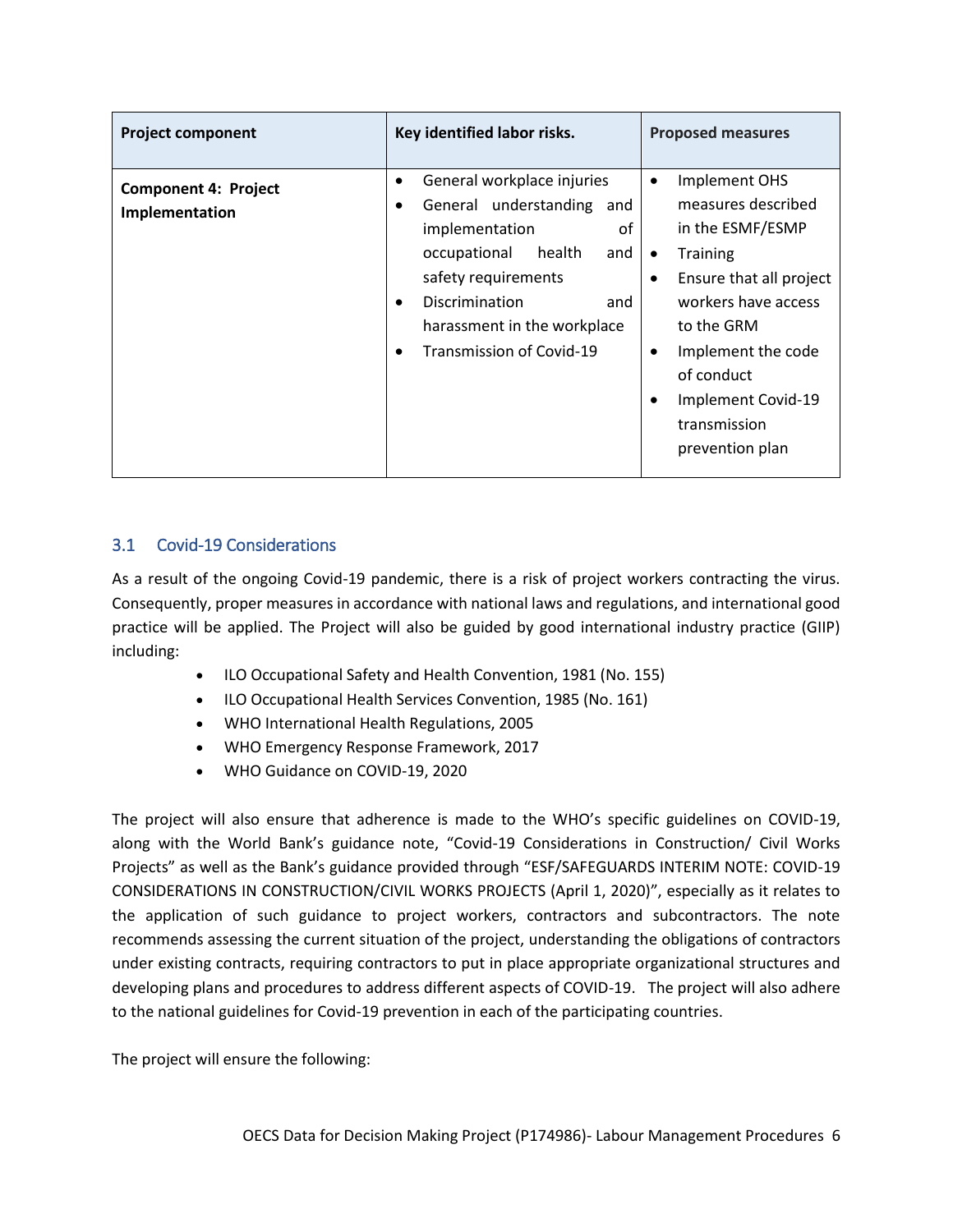- A detailed Covid-19 transmission prevention plan is developed and implemented.
- OHS training will include training for project workers on hygiene and other preventative measures.
- A communication strategy for regular updates on COVID-19 related issues and status of any workers that may be affected by the illness.
- Project workers will be provided with the adequate PPE required to safely carry out their duties.

## <span id="page-7-0"></span>4 Brief Overview of Labour Legislation: Terms and Conditions

[Table 3](#page-7-1) outlines the main legislation with respect to terms and conditions of employment in each of the jurisdictions in which the project will be implemented. The OECS Commission is located in Saint Lucia, hence the legislation for that country govern the Commission.

<span id="page-7-1"></span>

| Table 3- Relevant labour legislation for implementing countries (Terms and Conditions) |  |
|----------------------------------------------------------------------------------------|--|
|----------------------------------------------------------------------------------------|--|

| <b>Country</b>     | Description of the legislation                                                                                                                                                                                                                                                                                                                                                                                                                                                                                                                                                                                                                                                                                                                                                                                                                                                                                                                                                                                                                                                                                                                                                                                           |
|--------------------|--------------------------------------------------------------------------------------------------------------------------------------------------------------------------------------------------------------------------------------------------------------------------------------------------------------------------------------------------------------------------------------------------------------------------------------------------------------------------------------------------------------------------------------------------------------------------------------------------------------------------------------------------------------------------------------------------------------------------------------------------------------------------------------------------------------------------------------------------------------------------------------------------------------------------------------------------------------------------------------------------------------------------------------------------------------------------------------------------------------------------------------------------------------------------------------------------------------------------|
| Grenada            | The overarching major national labour legislation in Grenada is the Employment<br>Act of 1999 which regulates the terms and conditions of employment. The<br>guiding principles reside on the prohibition of forced labour, discrimination,<br>equal pay for equal works, as well as remedies for infringements of rights. The<br>Act makes it mandatory for employers to furnish employees with written<br>particulars of employment, stating hours of work, wages, leave entitlements, job<br>description, grievance procedures, benefits if any among others.<br>Specifically, Part VI deals with the matter of hours of work and continuity of<br>employment and will apply to the risk of extended hours of work as perceived as<br>a minor risk to the project. Part VII speaks to Protection and Regulation of wages,<br>Part VIII - Leave entitlements and other benefits and Part IX expounds on<br>discipline and termination of employment.<br>The Employment Act of Grenada strictly prohibits discrimination of employees<br>based on race colour, national extraction, social origin, religion, political opinion,<br>sex, marital status, family responsibilities or disability. An employee also has the |
|                    | right, by law, to remove himself or herself from a work situation which he or she<br>reasonably believes presents an imminent or serious danger to life or health.                                                                                                                                                                                                                                                                                                                                                                                                                                                                                                                                                                                                                                                                                                                                                                                                                                                                                                                                                                                                                                                       |
| <b>Saint Lucia</b> | Saint Lucia Labour Code, no. 37 of 2006 outlines the conditions of employment<br>with a view to improving the terms and conditions upon which workers are<br>employed. The Labour Code makes it mandatory for employers to provide                                                                                                                                                                                                                                                                                                                                                                                                                                                                                                                                                                                                                                                                                                                                                                                                                                                                                                                                                                                       |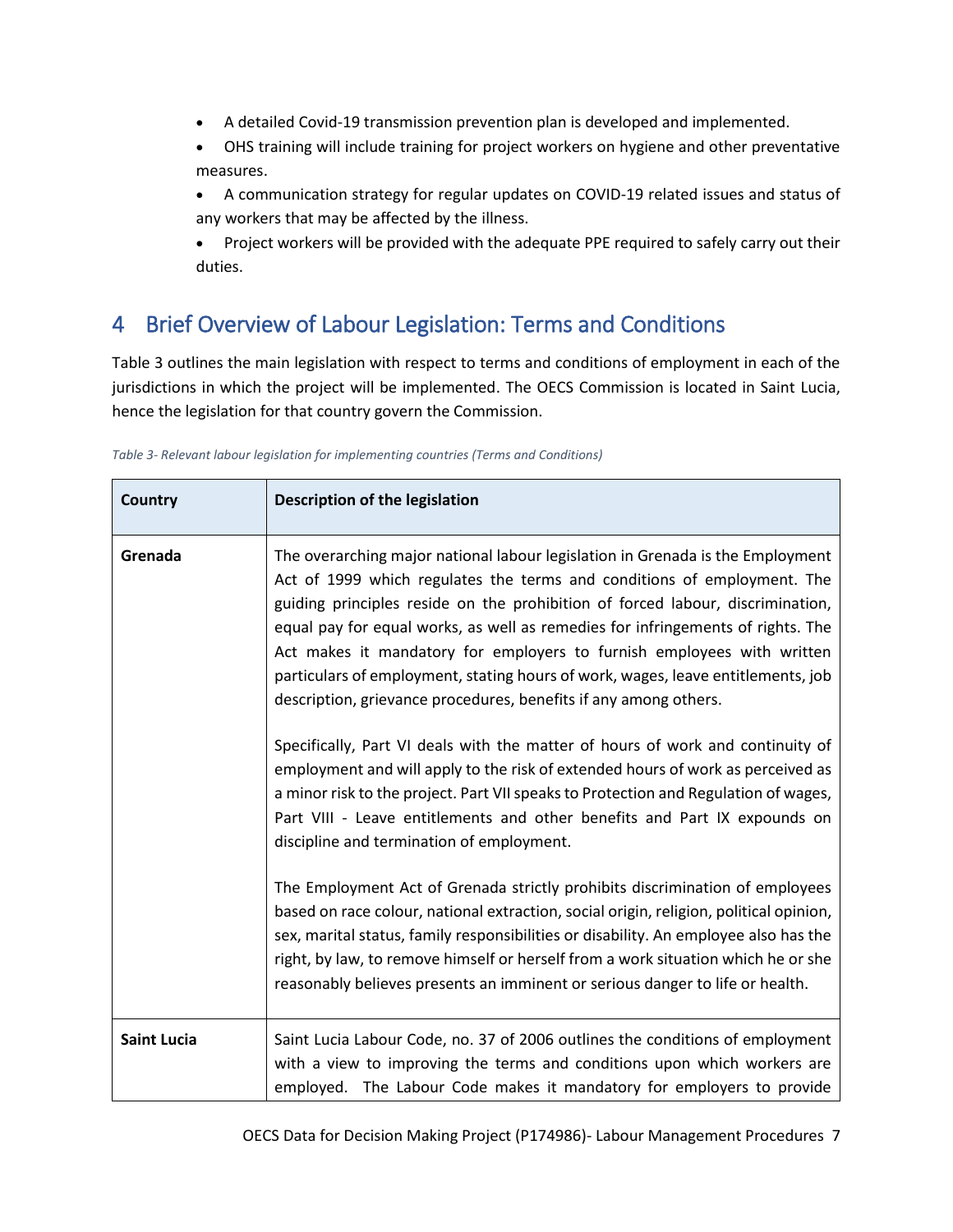| <b>Country</b>                             | Description of the legislation                                                                                                                                                                                                                                                                                                                                                                                                                                                                                                                                                                                                                                                                                                                                                                                                                         |
|--------------------------------------------|--------------------------------------------------------------------------------------------------------------------------------------------------------------------------------------------------------------------------------------------------------------------------------------------------------------------------------------------------------------------------------------------------------------------------------------------------------------------------------------------------------------------------------------------------------------------------------------------------------------------------------------------------------------------------------------------------------------------------------------------------------------------------------------------------------------------------------------------------------|
|                                            | employees with written details of employment stating, hours of work, leave<br>entitlement, job description, grievance procedures, benefits, health, and safety<br>etc. Within this legislation there are provisions relating to: Fundamental<br>principles of employment-Part II; Contracts of employment-Division 1; Hours of<br>Work-Division 3; Wages and minimum wages-Division 4&5; Leave entitlements<br>(annual leave, sick leave, maternity leave, bereavement leave etc.)-Divisions 6, 7<br>and 2; Employment of Children and Young persons-Division 9; Termination of<br>Employment-Division 10; Duties of Employers, workers and other persons-Part<br>IV Division; Occupational Health and Safety-Part IV; Equality of opportunity and<br>treatment in employment-Part V Division 1, Trade Unions and employers<br>organizations-Part VII. |
|                                            | Part II of the Code under Fundamental Principles of Employment number 7 states<br>that "an employer shall not discriminate against any employee on the grounds of<br>race, colour, sex, religion, national extraction, social origin, ethnic origin, political<br>opinion or affiliation, age, disability, serious family responsibility, pregnancy,<br>marital status or HIV\AIDS, in respect of recruitment, training, work facilities or<br>service, promotion, terms and conditions of employment or benefit arising out<br>of the employment relationship". The Code also makes provision on how the<br>matter of discrimination can be addressed.                                                                                                                                                                                                |
|                                            | Project workers will be paid on a regular basis as required by national law and<br>labor management procedures. Deductions from payment of wages will only be<br>made as allowed by national law or the labor management procedures, and<br>project workers will be informed of the conditions under which such deductions<br>will be made. Project workers will be provided with adequate periods of rest per<br>week, annual holiday and sick, maternity and family leave, as required by<br>national law and labor management procedures.                                                                                                                                                                                                                                                                                                           |
| <b>Saint Vincent and</b><br>the Grenadines | The Labor legislation in St. Vincent and the Grenadines, is composed, among<br>others by the:                                                                                                                                                                                                                                                                                                                                                                                                                                                                                                                                                                                                                                                                                                                                                          |
|                                            | Wages Councils Act, 1953: This Act provides for the establishment of wages<br>councils and the making of wages council orders. Wage's regulations address:<br>Minimum wage, Hours of work, Overtime wages, Vacation, Sick leave, Maternity<br>leave, Health and Safety.                                                                                                                                                                                                                                                                                                                                                                                                                                                                                                                                                                                |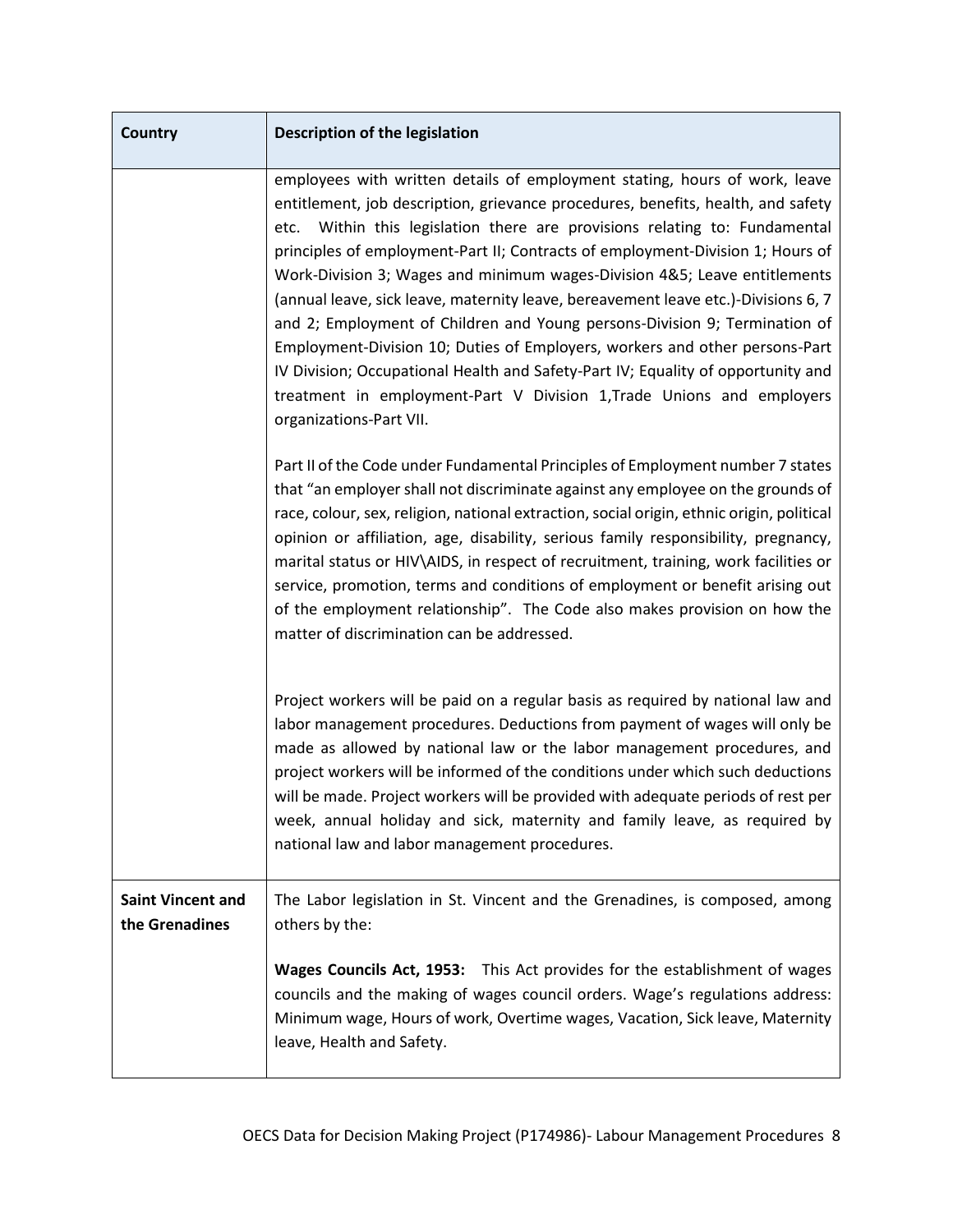| <b>Country</b> | Description of the legislation                                                                                                                                                                                                                                                                                                                                                                                                                                                                                                                                                                                                                                                          |
|----------------|-----------------------------------------------------------------------------------------------------------------------------------------------------------------------------------------------------------------------------------------------------------------------------------------------------------------------------------------------------------------------------------------------------------------------------------------------------------------------------------------------------------------------------------------------------------------------------------------------------------------------------------------------------------------------------------------|
|                | Trade Unions Act, 1950: This Act provides for the establishment and regulation<br>of trade unions and addresses other matters such registration, rules, use of<br>funds, and accounts.                                                                                                                                                                                                                                                                                                                                                                                                                                                                                                  |
|                | Trade Disputes (Arbitration and Inquiry) Act, 1940: This Acts provides for the<br>establishment of an arbitration tribunal and a board of inquiry in connection with<br>trade disputes and to make provision for the settlement of such disputes, and for<br>the purpose of enquiring into economic and industrial conditions in St. Vincent<br>and the Grenadines.                                                                                                                                                                                                                                                                                                                     |
|                | Protection of Employment Act, 2003: This Act provides for the maintenance and<br>promotion of good employment relationships between employers and<br>employees. It also addresses matters of severance and settlement of disputes.                                                                                                                                                                                                                                                                                                                                                                                                                                                      |
|                | Equal Pay Act, 1994: This Act provides for the removal and prevention of<br>discrimination, based on the sex of the employee, in the rates of remuneration<br>for males and females in paid employment, and for all incidental matters.                                                                                                                                                                                                                                                                                                                                                                                                                                                 |
|                | Employment of Women, Young Persons and Children Act, 1935: This Act<br>regulates the employment of women, young persons and children in industrial<br>undertakings and on ships in accordance with the following International Labour<br>Organization (ILO) Conventions: Minimum Age (Industry) Convention (Revised)<br>1937; Night Work of Young Persons (Industry) Convention 1919; and the Night<br>Work (Women) Convention 194                                                                                                                                                                                                                                                      |
|                | The Employers and Servants Act, 1937: Requires wages to be paid by the<br>employer to the worker only in money and the payment of wages is to be made<br>at intervals not exceeding fourteen days                                                                                                                                                                                                                                                                                                                                                                                                                                                                                       |
|                | Additionally, the Employment of Foreign Nationals and Commonwealth Citizens<br>Act, 1973 will also apply as necessary                                                                                                                                                                                                                                                                                                                                                                                                                                                                                                                                                                   |
|                | The national legislation states that an employer shall not terminate the services<br>of an employee on any of the following grounds: i) Trade union membership or<br>participation in trade union activities outside working hours or, with the consent<br>of the employer, within working hours; ii) Seeking office as, or acting as the<br>capacity of, an employee representative, iii) Making a complaint or participating<br>in proceedings against an employer involving an alleged violation of laws and<br>regulation; iv) . Race, colour, sex, marital status, pregnancy, religion, political<br>opinion, nationality or social origin; v) Reasonable absence from work due to |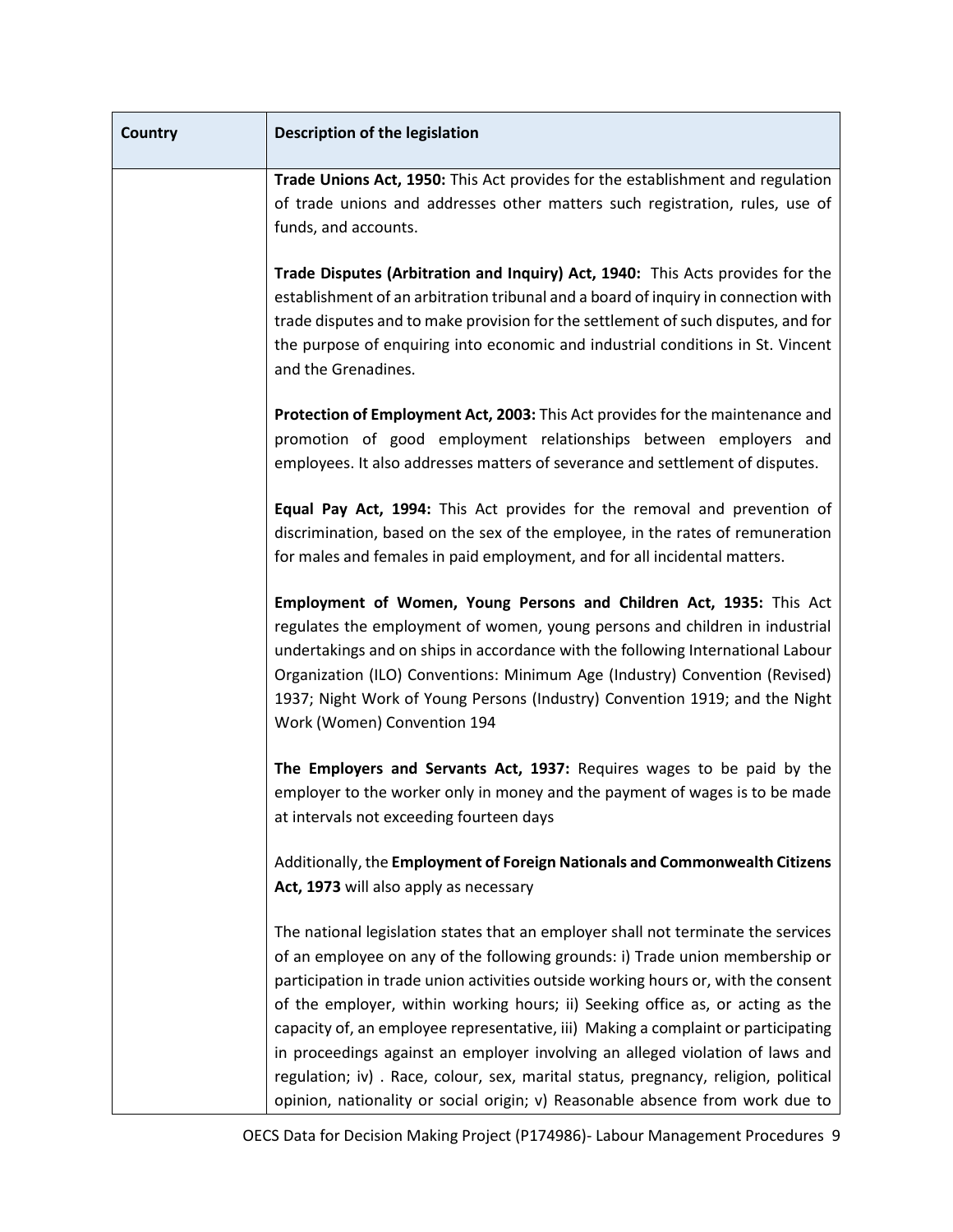| Country | Description of the legislation                                                                                                                                                                                                                                                                                                                                                  |
|---------|---------------------------------------------------------------------------------------------------------------------------------------------------------------------------------------------------------------------------------------------------------------------------------------------------------------------------------------------------------------------------------|
|         | family emergencies or responsibilities; vi) Absence from work during maternity<br>leave as certified by a medical practitioner vii) Absence from work due to injury<br>or illness provided that the employee submits a medical certificate to his<br>employer by the third day of absence, and viii)Absence from work in the<br>performance of jury service as required by law. |

# <span id="page-10-0"></span>5 Brief Overview of Labour Legislation: Occupational Health and Safety

[Table 4](#page-10-1) outlines the key aspects of labour legislation, policies etc. that relate to occupational health and safety in each of the countries in which the project will be implemented. The OECS Commission is located in Saint Lucia, hence the legislation for that country govern the Commission.

| Country | Description of the legislation                                                                                                                                                                                                                                                                                                                                                                                                                                                                                                                                                                                                                                                                                                                                                                                                                                                                                                                                                                                                                                                                                                                                                                                                                                                                                                                                                                                                                                                                                                                                                                                                                                                                                                                                                                                             |
|---------|----------------------------------------------------------------------------------------------------------------------------------------------------------------------------------------------------------------------------------------------------------------------------------------------------------------------------------------------------------------------------------------------------------------------------------------------------------------------------------------------------------------------------------------------------------------------------------------------------------------------------------------------------------------------------------------------------------------------------------------------------------------------------------------------------------------------------------------------------------------------------------------------------------------------------------------------------------------------------------------------------------------------------------------------------------------------------------------------------------------------------------------------------------------------------------------------------------------------------------------------------------------------------------------------------------------------------------------------------------------------------------------------------------------------------------------------------------------------------------------------------------------------------------------------------------------------------------------------------------------------------------------------------------------------------------------------------------------------------------------------------------------------------------------------------------------------------|
| Grenada | Grenada has an Occupational Health and Safety Policy. The Factories Act is the<br>main law governing occupation safety and health, and there are a number of<br>detailed regulations developing the main Act such as the Factories (Sanitary<br>Accommodation) Regulations, Factories (Welfare) Regulations, Factories<br>(Electricity) Regulations, Factories (Lifting Tackle) Regulations, the Employment<br>Act containing provisions on the establishment and functions of the Department<br>of Labour, the Accidents and Occupational Diseases (Notification) Act. Grenada<br>has active/in force the following conventions: C011 - Right of Association<br>(Agriculture) Convention, 1921 (No. 11); C019 - Equality of Treatment (Accident<br>Compensation) Convention, 1925 (No. 19); C016 - Medical Examination of Young<br>Persons (Sea) Convention, 1921 (No. 16); C155 - Occupational Safety and Health<br>Convention, 1981 (No. 155). Under this convention (No. 155), the GoG takes<br>account of the following main spheres of action in so far as they affect<br>occupational safety and health and the working environment: (a) design, testing,<br>choice, substitution, installation, arrangement, use and maintenance of the<br>material elements of work (workplaces, working environment, tools, machinery<br>and equipment, chemical, physical and biological substances and agents, work<br>processes); (b) relationships between the material elements of work and the<br>persons who carry out or supervise the work, and adaptation of machinery,<br>equipment, working time, organisation of work and work processes to the<br>physical and mental capacities of the workers; (c) training, including necessary<br>further training, qualifications and motivations of persons involved, in one |

<span id="page-10-1"></span>*Table 4- Relevant labour legislation for implementing countries (Occupational Health and Safety)*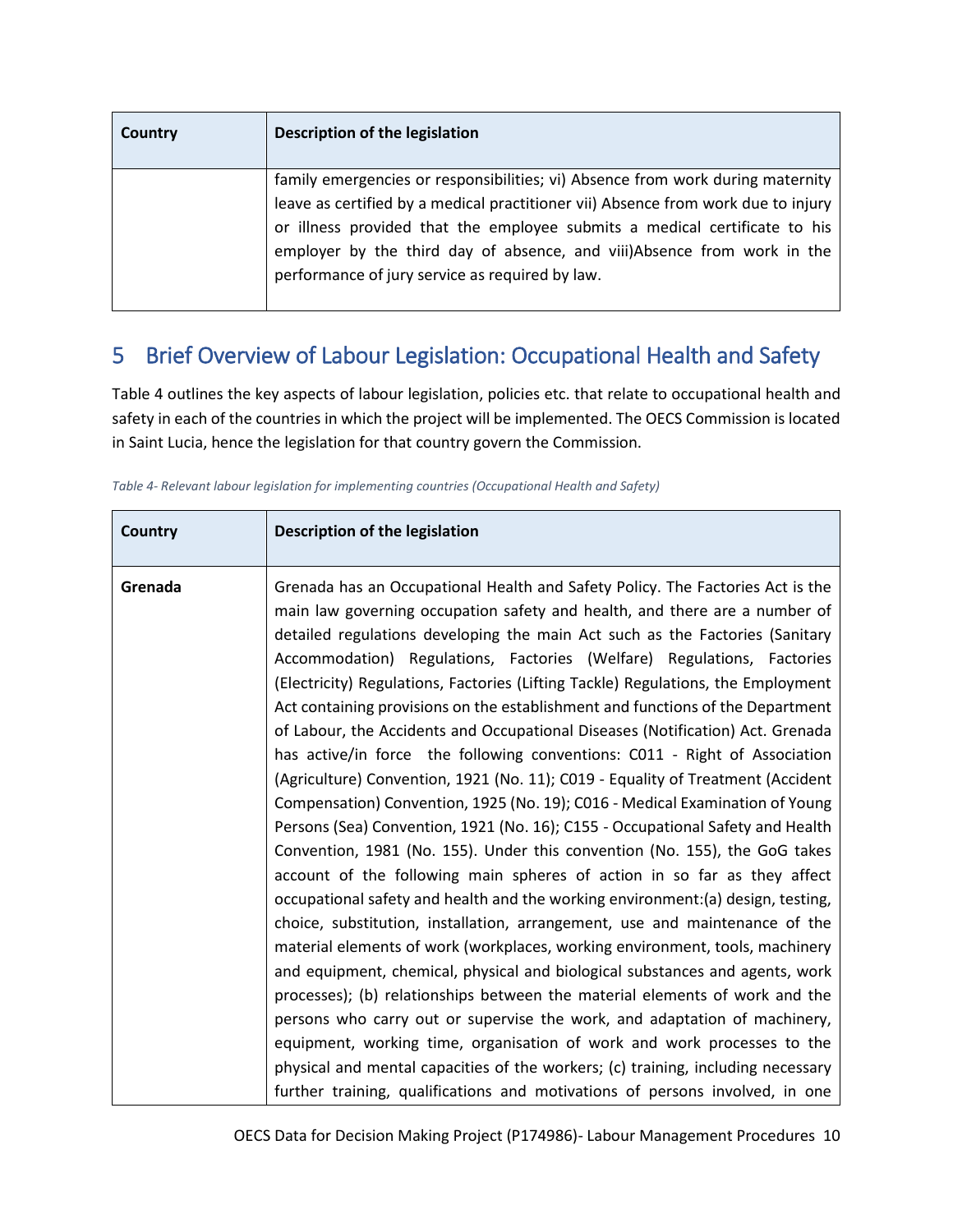| <b>Country</b>                             | Description of the legislation                                                                                                                                                                                                                                                                                                                                                                                                                                                                                                                                                                                                                                                                                                                                                                                                                                                                                                                                                                       |  |  |  |
|--------------------------------------------|------------------------------------------------------------------------------------------------------------------------------------------------------------------------------------------------------------------------------------------------------------------------------------------------------------------------------------------------------------------------------------------------------------------------------------------------------------------------------------------------------------------------------------------------------------------------------------------------------------------------------------------------------------------------------------------------------------------------------------------------------------------------------------------------------------------------------------------------------------------------------------------------------------------------------------------------------------------------------------------------------|--|--|--|
|                                            | capacity or another, in the achievement of adequate levels of safety and health;<br>(d) communication and co-operation at the levels of the working group and the<br>undertaking and at all other appropriate levels up to and including the national<br>level;<br>(e) the protection of workers and their representatives from disciplinary<br>measures as a result of actions properly taken by them in conformity with the<br>policy referred to in Article 4 of this Convention.                                                                                                                                                                                                                                                                                                                                                                                                                                                                                                                 |  |  |  |
| St. Lucia                                  | Part four of the Saint Lucia Labour Code also speaks to occupational health and<br>safety in the workplace. Under Part four, Divisions 1-4 provides for preventative<br>health measures, protective devices and equipment, medical examinations,<br>notification of employment injuries and diseases, training, etc. This Act obligates<br>the employer to ensure the safety and health of all employees and to mitigate<br>risk of exposure to any hazards in the work environment. Division three of the<br>Code clearly outlines the procedures to be followed in relation to notification of<br>accidents, occupational diseases and other diseases. Division four specifically<br>speaks to the responsibilities of employers, employees and other persons in<br>adhering to health and safety regulations. The Code also clearly outlines the<br>circumstances where employees may refuse to work on health and safety<br>grounds and the procedures for how such matters should be addressed. |  |  |  |
| <b>Saint Vincent and</b><br>the Grenadines | Labour occupational health and safety in Saint Vincent and the Grenadines, in<br>part is enforced by the:<br>Environmental Health Services Act, 1991 (No. 14 of 1991): The Act provides for<br>the regulation of activities that may affect public health and the environment.<br>Factories Act, 1955 (Cap. 335), that part II, addresses health, safety, welfare and<br>special protective measures.<br>Accidents and Occupational Diseases (Notification) Act, 1952, that places a legal<br>obligation on the employer to inform the Labour Commissioner in writing on the<br>prescribed form, any accident involving any worker that arises out of and in the<br>course of employment and which causes loss of life or serious bodily injury or<br>disables a worker. The employer is also obligated to inform the Labour<br>Commissioner on any occupational disease which he reasonable believes or<br>suspects to have occurred among workers employed by him.                                 |  |  |  |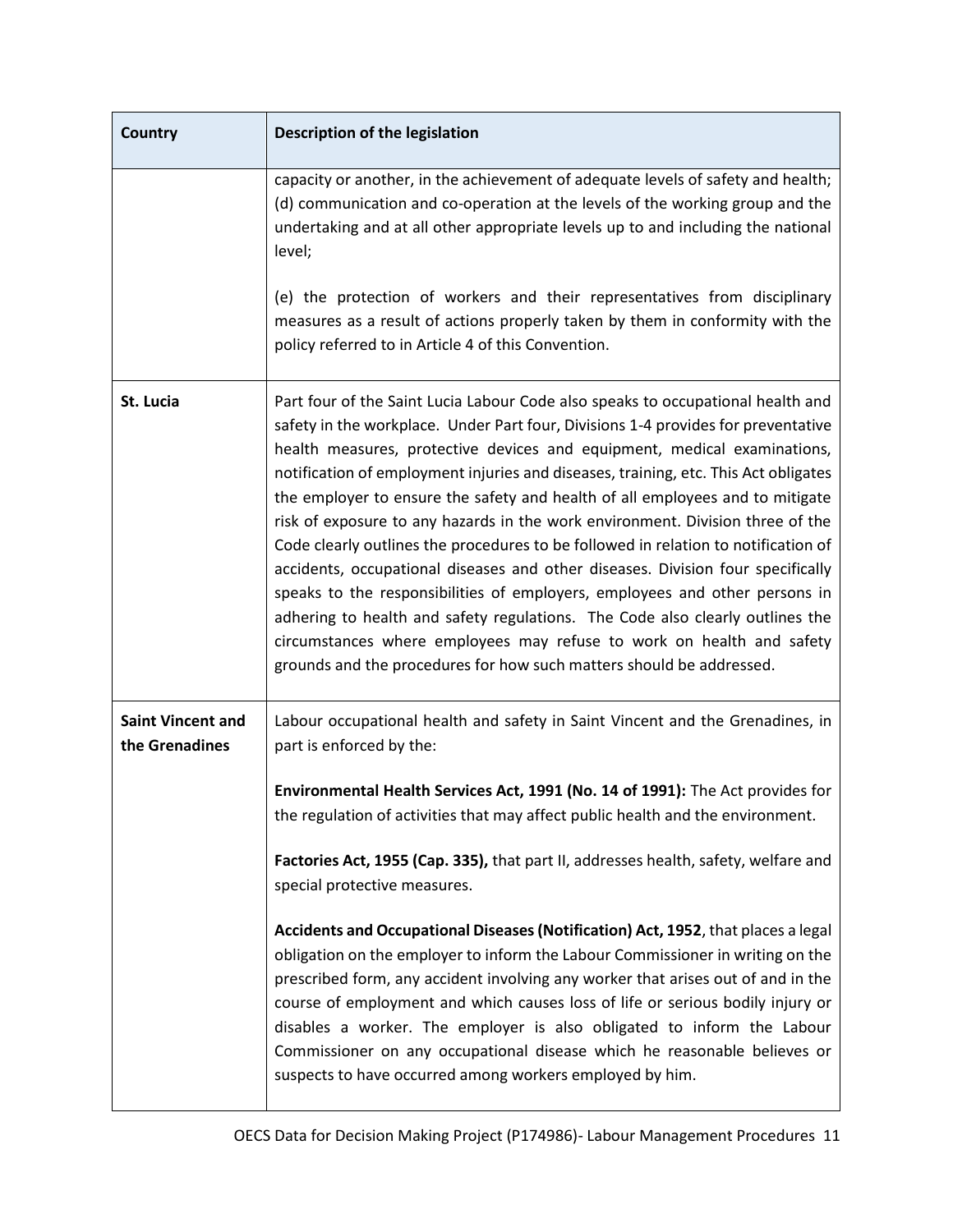| <b>Country</b> | Description of the legislation                                                                                                                                                                                                                                                                                                                                                                                                        |
|----------------|---------------------------------------------------------------------------------------------------------------------------------------------------------------------------------------------------------------------------------------------------------------------------------------------------------------------------------------------------------------------------------------------------------------------------------------|
|                | Public Health Act, 1977, regulates environmental health issues including the                                                                                                                                                                                                                                                                                                                                                          |
|                | monitoring of communicable diseases in SVG and provides remedies for same.                                                                                                                                                                                                                                                                                                                                                            |
|                | Public Health (Amendment) Act, 2020, revises and strengthens the powers of<br>public health officers as it regards communicable diseases to be enacted in the<br>case of non-compliance.                                                                                                                                                                                                                                              |
|                | Public Health (COVID-19) Rules, 2021, set out restrictions/rules for public<br>gatherings (including at bars, restaurants, nightclubs, outdoor functions) and<br>penalties for contravention of these rules/restrictions.                                                                                                                                                                                                             |
|                | General Guidelines for Organisations: Safe Working During the COVID-10<br>Pandemic - SVGNS 85:2020, outline what is expected of organisations and their<br>employees and are applicable regardless of the nature of the business or service<br>provision or size or complexity. They include practical examples for different<br>types of organisations to help determine the actions which can be taken to make<br>workplaces safer. |

The occupational health and safety (OHS) measures of the project will be designed based on the guideline provided in the Environmental and Social Framework of the project, and will be implemented to address:

- (a) identification of potential hazards to project workers, particularly those that may be life threatening and those related to COVID-19.
- (b) Provision of preventive and protective measures, including modification, substitution, or elimination of hazardous conditions or substances.
- (c) Training of project workers and maintenance of training records.
- (d) Documentation and reporting of occupational accidents, diseases and incidents
- (e) Emergency prevention and preparedness and response arrangements to emergency situations.
- (f) Remedies for adverse impacts such as occupational injuries, deaths, disability, and disease

## <span id="page-12-0"></span>6 Responsible Staff

The overall Project Manager (PM) at the OECS Project Implementation Unit (PIU) and the national PMs at the national level PIUs will be responsible for the recruitment and engagement of all project workers. The OECS PM and the national-level PMs will also be responsible for ensuring that all project staff receives occupational health and safety (OHS) training. This will include proper Covid-19 transmission prevention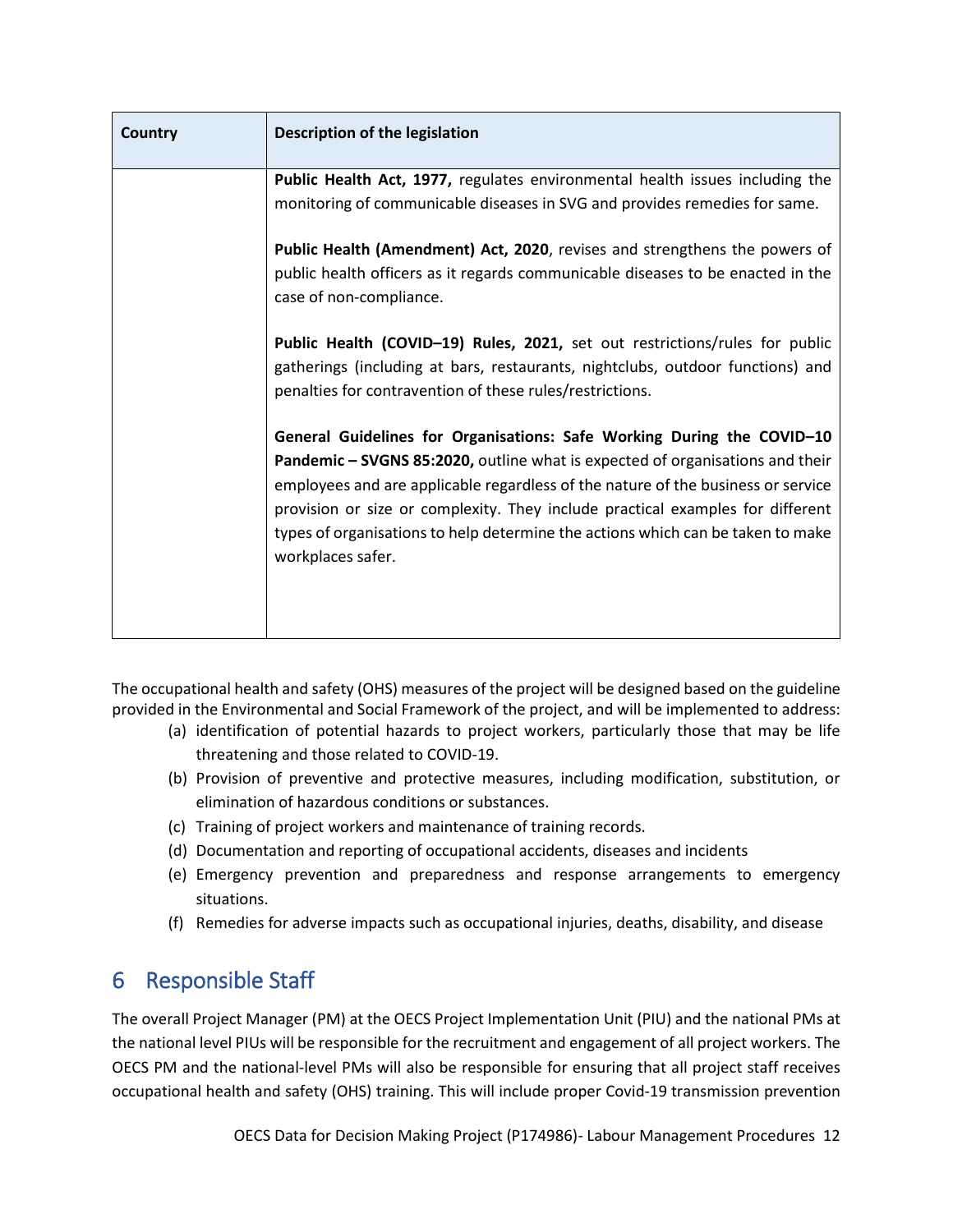training. They will also be responsible for the receipt and timely resolution of all project worker grievances. Generally, they will be responsible for the overall management of all project workers, contractors and sub-contractors.

## <span id="page-13-0"></span>7 Policies and Procedures

No major labour-related risks are expected with the Project, however, the Bank's directives on labour and working conditions apply since the project will engage direct, contracted and primary supply workers. Contracts for each category of project workers must be consistent with ESS2- Labour and Working Conditions. Mitigation measures for any labour risks will be established by incorporating standardized clauses in the contract documents so that contractors are aware of the environmental and social obligations of the project. The PIU, (including national level PIUs) will ensure compliance of the following clauses, including compliance by contractors.

#### <span id="page-13-1"></span>7.1 Purpose

The primary purpose of the OHS measures is the safety and health of all the project employees at work and the protection of the environment and conservation of resources associated with the project. The measures also establish and defines the authority for the OHS and associated safety systems. These measures will be enforced on all activities of the project, including on any contractors and sub-contractors of the project through contractual arrangements as is appropriate.

#### <span id="page-13-2"></span>7.2 Scope

Occupational Health and Safety: Occupational Health or workplace health and safety refers to the health and welfare of people at work. OHS Management System is the standards, policies and guidelines that address project worker's safety, health, monitoring, and evaluation.

#### <span id="page-13-3"></span>7.3 Measures/Procedures

The obligations of the project under the OHS policy includes the following:

- Compliance with all national and international OHS legislation that are applicable to the participating country governments, and the OECS;
- Compliance with the Environmental and Social Standards (ESSs) of the World Bank and the World Bank Environmental, Health and Safety Guidelines. In case of discrepancy between national and international legislation and the ESSs of the World Bank, the latter prevail for this project purposes.
- Prevention of injury and ill health of all project workers.
- Establishment of safety systems, processes, and performance.
- Continuous improvement of Safety Systems.
- Management and mitigation of adverse environmental and social impacts.
- Prevention of use of faulty equipment or sub-standard equipment.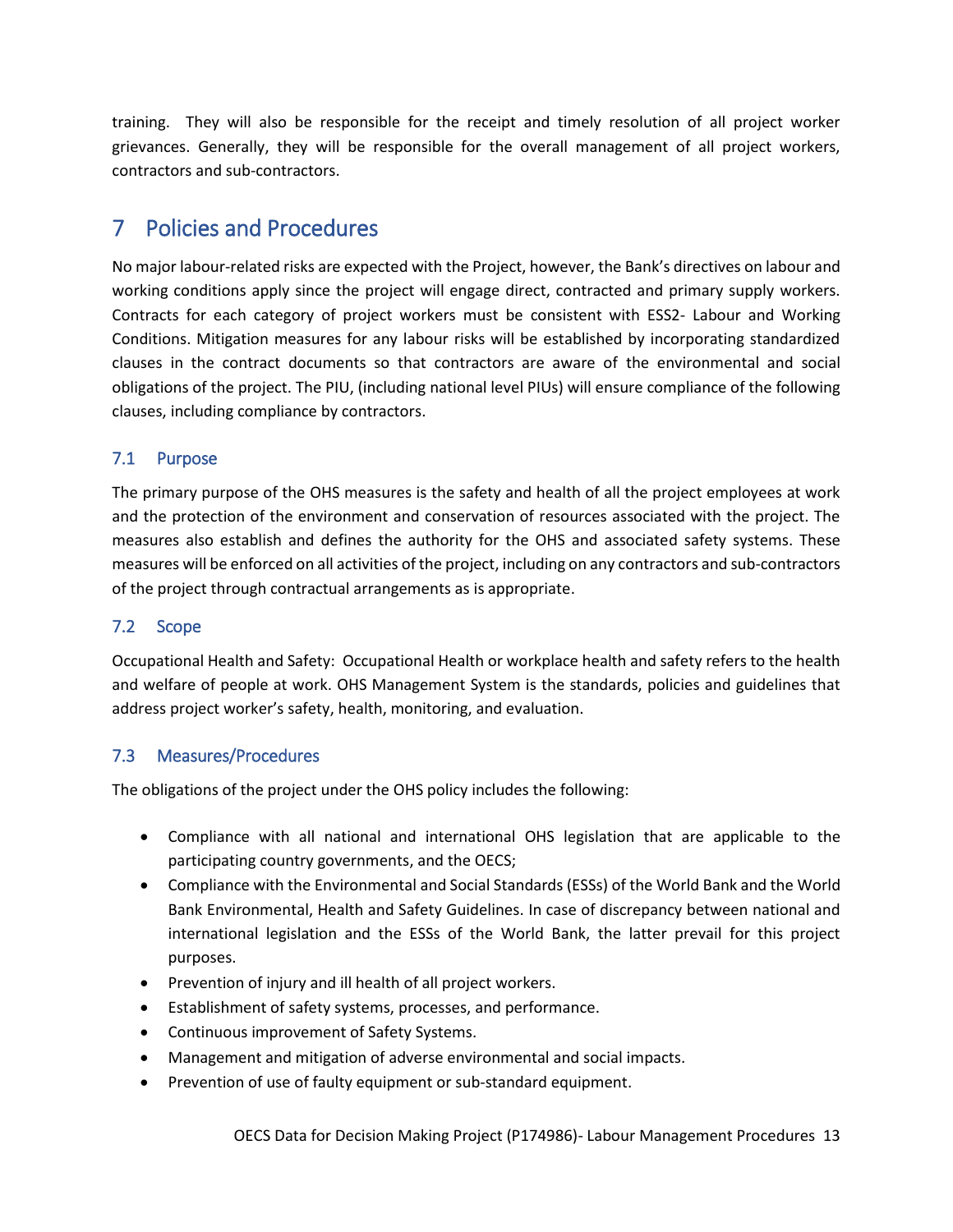• Prevention of the spread of Covid-19 amongst project workers.

The project will commit to safety considerations in the conduct of all its activities and that of any contractors and sub-contractors.

The project will provide systems, processes, procedures, the necessary safety equipment and gears, and training for all project employees so that all activities are conducted in a safe environment.

Employees will be responsible, subject to their roles, for the maintenance of a safe environment including the assessment of risks and actions to mitigate minimize and manage risks to the safety of the work environment.

The project will develop and implement systems, processes, policies, and services that are national and international in compliance with national and international legal requirements including industry standards and best practices in relation to safety. This will include a detailed Covid-19 transmission prevention plan, which includes consideration for the procedures to be carried out if one of the project workers contracts the virus.

Employees at all levels have the authority to stop any activity they consider to be a danger to themselves or other workers, the public or the environment. **There will be no retaliation to project workers for stopwork whistle blowing.**

The project's Environmental and Social Specialist is responsible for the implementation and monitoring of the safety management systems of the project. The Environmental and Social Specialist will develop subpolicies, guidelines, procedures, instructions and training and awareness materials to support this policy.

The project will also ensure that all employees hired as part of the project:

- Adhere to the employment Code of Conduct (sample Code of Conduct included as Annex 1)
- Ascribe to the principle of not harming people.
- That sexual harassment, gender-based violence (GBV), sexual exploitation and abuse (SEA) will not be tolerated.
- That discrimination will not be tolerated in the workplace.
- The employment of project workers will be based on the principle of equal opportunity and fair treatment, and there will be no discrimination with respect to any aspects of the employment relationship, such as recruitment and hiring, compensation (including wages and benefits), working conditions and terms of employment.
- Given that there are direct workers under PIU, the PIU will adapt and receive training on Code of Conduct as well as on OHS measures required under ESS2.
- That there is compliance with the laws of the Countries at all times.
- Compliance with the Environmental and Social Framework (ESF)of the Bank, including the Environment and Social Standard (ESS2) on Labor and Working Conditions.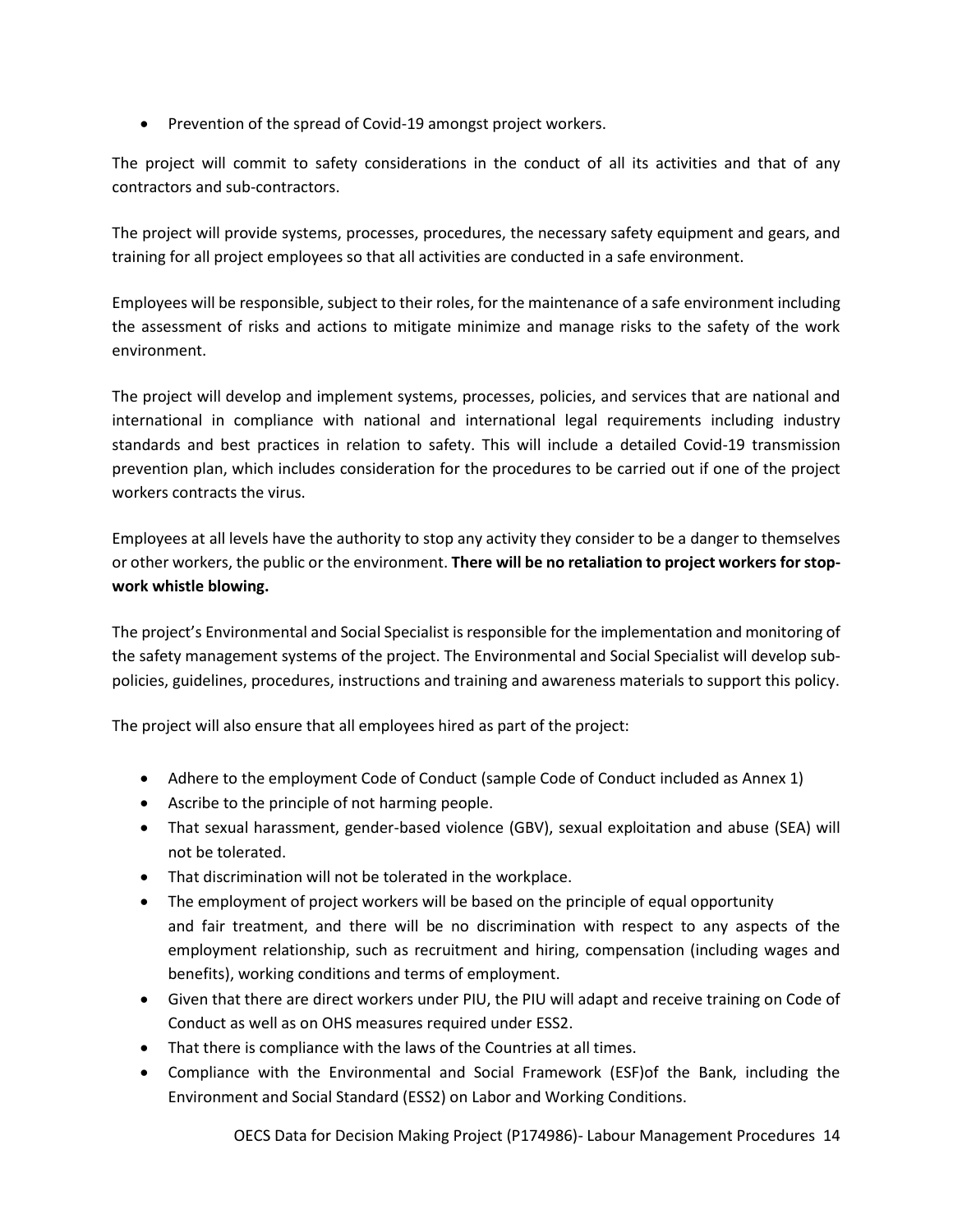That all health and safety measures are adhered to as laid out under the World Bank's ESS2 on Labor and Working Conditions and for on Community Health and Safety.

#### <span id="page-15-0"></span>7.4 Dissemination and Awareness

The project's OHS policy will be disseminated to all project workers in varied formats, including via training sessions and as part of written documentation, such as contracts.

## <span id="page-15-1"></span>8 Age of Employment

The age of employment for each of the participating countries are outlined in [Table 5.](#page-15-2) The OECS Commission is located in Saint Lucia, hence the legislation for that country govern the Commission.

<span id="page-15-2"></span>*Table 5- Age of employment of participating countries*

| Grenada | The project will be guided by the (Grenada Employment Act, 1999) which states that the<br>minimum age of employment in Grenada is sixteen (16) years old. In addition to the<br>Employment Act, Grenada is a signatory to the following international conventions<br>related to the minimum age of employment:              |  |  |  |  |
|---------|-----------------------------------------------------------------------------------------------------------------------------------------------------------------------------------------------------------------------------------------------------------------------------------------------------------------------------|--|--|--|--|
|         | Convention on the Rights of the Child (CRC): "Signed on the 19th April 1990 and<br>$\bullet$<br>ratified on the 9th October 1990" (UNICEF, 2015)<br>Minimum Age Convention, 1973 (No.138) (International Labor Organization,<br>$\bullet$                                                                                   |  |  |  |  |
|         | 2017)<br>Forced Labour Convention, 1930 (No. 29) (International Labor Organization,<br>$\bullet$<br>2017)<br>Worst Forms of Child Labour Convention, 1999 (No. 182) (International Labor<br>$\bullet$                                                                                                                       |  |  |  |  |
|         | Organization, 2017)<br>Medical Examination of Young Persons Convention, 1921 (No. 16) (International<br>$\bullet$<br>Labor Organization, 2017)                                                                                                                                                                              |  |  |  |  |
|         | UN CRC Optional Protocol on Armed Conflict (U.S. Department of Labor, 2017)<br>$\bullet$<br>UN CRC Optional Protocol on the Sale of Children, Child Prostitution and Child<br>٠<br>Pornography (U.S. Department of Labor, 2017)<br>Palermo Protocol on Trafficking in Persons (U.S. Department of Labor, 2017)<br>$\bullet$ |  |  |  |  |
|         | Employees over the minimum age of 16 and under the age of 18, may be employed or<br>engaged in connection with the project, in line with ESS2, and only under the following<br>specific conditions:                                                                                                                         |  |  |  |  |
|         | the work is not likely to be hazardous and is not harmful to the child's health or<br>(a)<br>physical, mental, spiritual, moral or social development, and will not interfere<br>with the child's education.                                                                                                                |  |  |  |  |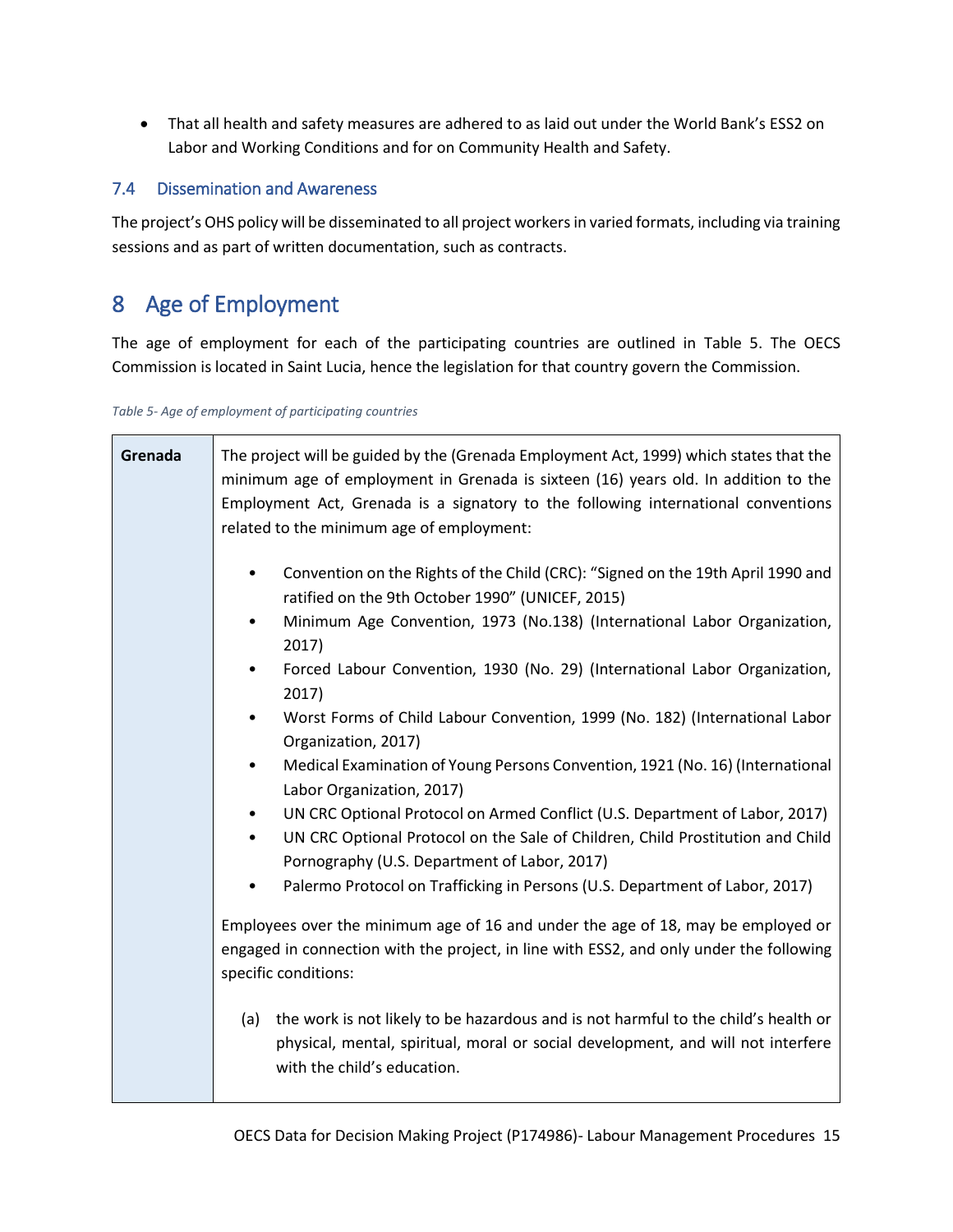|           | an appropriate risk assessment is conducted prior to the work commencing; and<br>(b)                                                                                                                                                                                                                         |
|-----------|--------------------------------------------------------------------------------------------------------------------------------------------------------------------------------------------------------------------------------------------------------------------------------------------------------------|
|           | the Borrower conducts regular monitoring of health, working conditions, hours<br>(c)<br>of work and the other requirement of ESS2: Labor and working conditions.                                                                                                                                             |
|           | Consider employing another adult member of the family if the child's family is<br>determined to be vulnerable or in dire circumstances                                                                                                                                                                       |
|           | The Grenada employment Act of 1999 will be used as a guide in the conduct of the<br>assessment of risks associated with persons below the age of 18. The procedure for<br>assessing the risks will be as follows:                                                                                            |
|           | All persons will be asked to provide a medical certificate with the results of a<br>medical examination.                                                                                                                                                                                                     |
|           | An assessment will be done of the tasks assigned, to ensure that persons below<br>the age of 18 are not subjected to hazards and risks                                                                                                                                                                       |
|           | There will be clear policy guidelines regarding supervision of young persons to<br>٠<br>prevent exploitation and sexual harassment                                                                                                                                                                           |
|           | Young persons will be provided with educational and awareness information on<br>the policies of the workplace including sexual harassment policies and labour<br>related grievances and the grievance redress mechanism of the project.                                                                      |
|           |                                                                                                                                                                                                                                                                                                              |
| St. Lucia | Division 9 "Employment of children and young persons" of the Labour Code states "a<br>person shall not employ or allow to be employed any child who is under the minimum<br>school leaving age as declared by any law in force in Saint Lucia except for employment<br>during school holidays in light work. |
|           | The minimum age of employment for the Project will be 18 years. To ensure compliance<br>all employees will be required to produce their National Identification Card (NIC) as proof<br>of their identity and age. This NIC serves as the national document required for<br>employment.                       |
|           | A child over 14 years of age and under the age of 18 may be employed or engaged in<br>connection with the project only under the following specific conditions:                                                                                                                                              |
|           | (a) an appropriate risk assessment is conducted prior to the work commencing; and                                                                                                                                                                                                                            |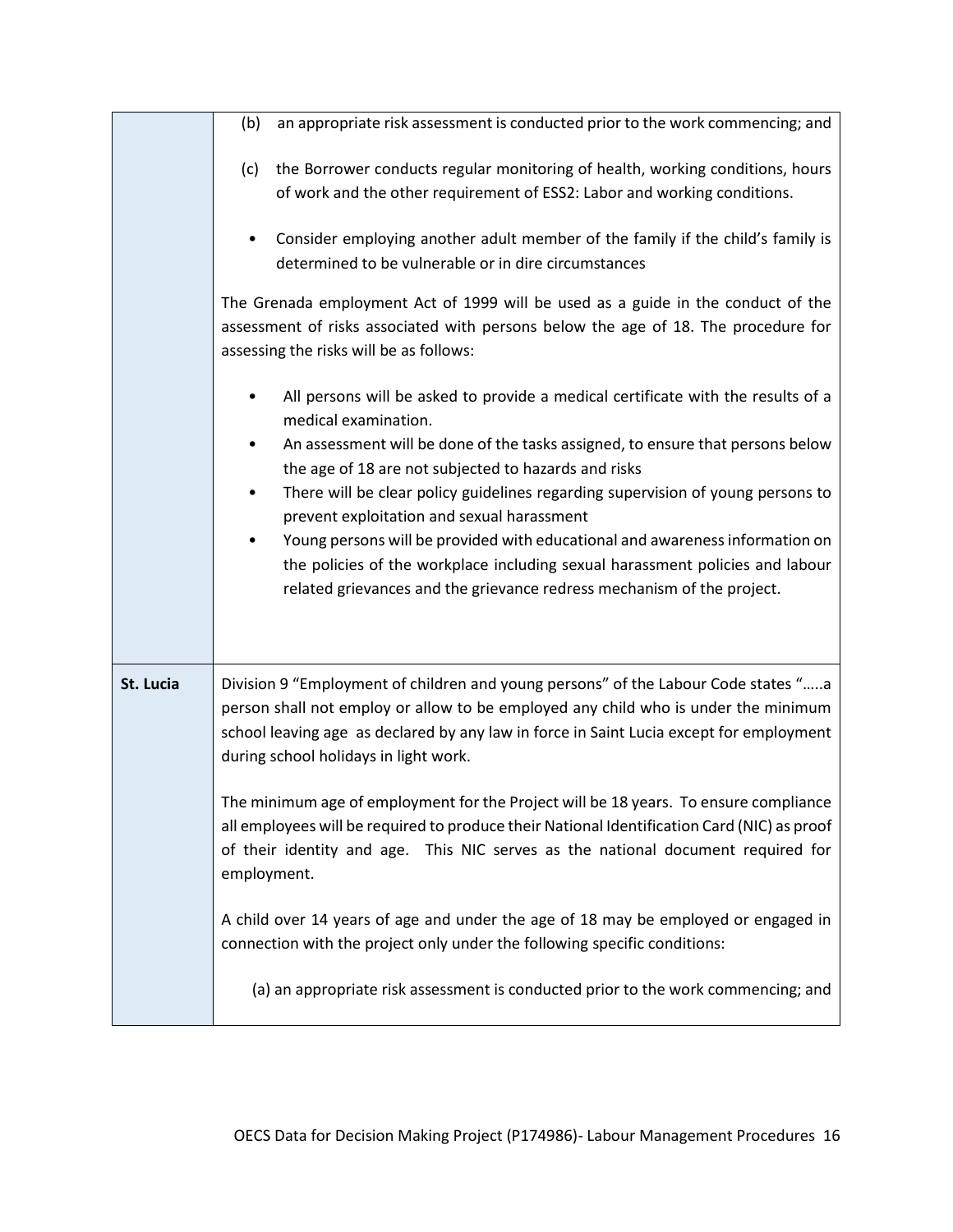|            | (b) the Borrower conducts regular monitoring of health, working conditions, hours<br>of work and the other requirement of ESS2 of the World bank: Labor and<br>Working condition.<br>A child over 14 years and under the age of 18 will not be employed or engaged in<br>connection with the project in a manner that is likely to be hazardous or interfere with<br>the child's education or be harmful to the child's health or physical, mental, spiritual,<br>moral or social development.<br>Any consultant found hiring persons under the age of 18 will have their contract<br>immediately terminated and will be reported to the authorities. Under Division 9 127-<br>"Any employer who contravenes sections 122, 123 or 124 commits an offence and is<br>liable on summary conviction to a fine not exceeding ten thousand dollars or to<br>imprisonment for a term of two years or both.                                                                                                                                                                                                                                                                                                                                                                                                                                                                                        |
|------------|--------------------------------------------------------------------------------------------------------------------------------------------------------------------------------------------------------------------------------------------------------------------------------------------------------------------------------------------------------------------------------------------------------------------------------------------------------------------------------------------------------------------------------------------------------------------------------------------------------------------------------------------------------------------------------------------------------------------------------------------------------------------------------------------------------------------------------------------------------------------------------------------------------------------------------------------------------------------------------------------------------------------------------------------------------------------------------------------------------------------------------------------------------------------------------------------------------------------------------------------------------------------------------------------------------------------------------------------------------------------------------------------|
| <b>SVG</b> | Part II, Article 8 of the Employment of Women, Young Persons, and Children Act, 1938:<br>Prohibition of employment of a child $-$ (1) Subject to subsection (2), a child shall not be<br>employed. (2) Nothing in subsection (1) applies - (a) to work done by any child in<br>accordance with the provisions of Part I; (b) to the service rendered by any child to his<br>parent or guardian in light agricultural or horticultural work on the family land or garden<br>outside of school hours; (c) to the participation of a child, without fee or reward, in an<br>entertainment the net proceeds of which are devoted to any charitable or educational<br>purpose or to any purpose other than the private profit of the promoters.<br>SCHEDULE II, ARTICLE 2 Children under the age of fourteen (14) years shall not be<br>employed or work in any public or private industrial undertaking, or in any branch<br>thereof, other than an undertaking in which only members of the same family are<br>employed: Provided that, except in the case of employment which, by their nature or the<br>circumstances in which they are carried on, are dangerous to the life, health or morals<br>of the persons employed therein, national laws or regulations may permit such children<br>to be employed in undertakings in which only members of the employer's family are<br>employed. |

## <span id="page-17-0"></span>8.1 Verification of the Age of Project Workers

All project workers will be required to produce identification documents that are legally acceptable in each of the project's jurisdictions as proof of age. The following IDs will be accepted:

1. Birth certificates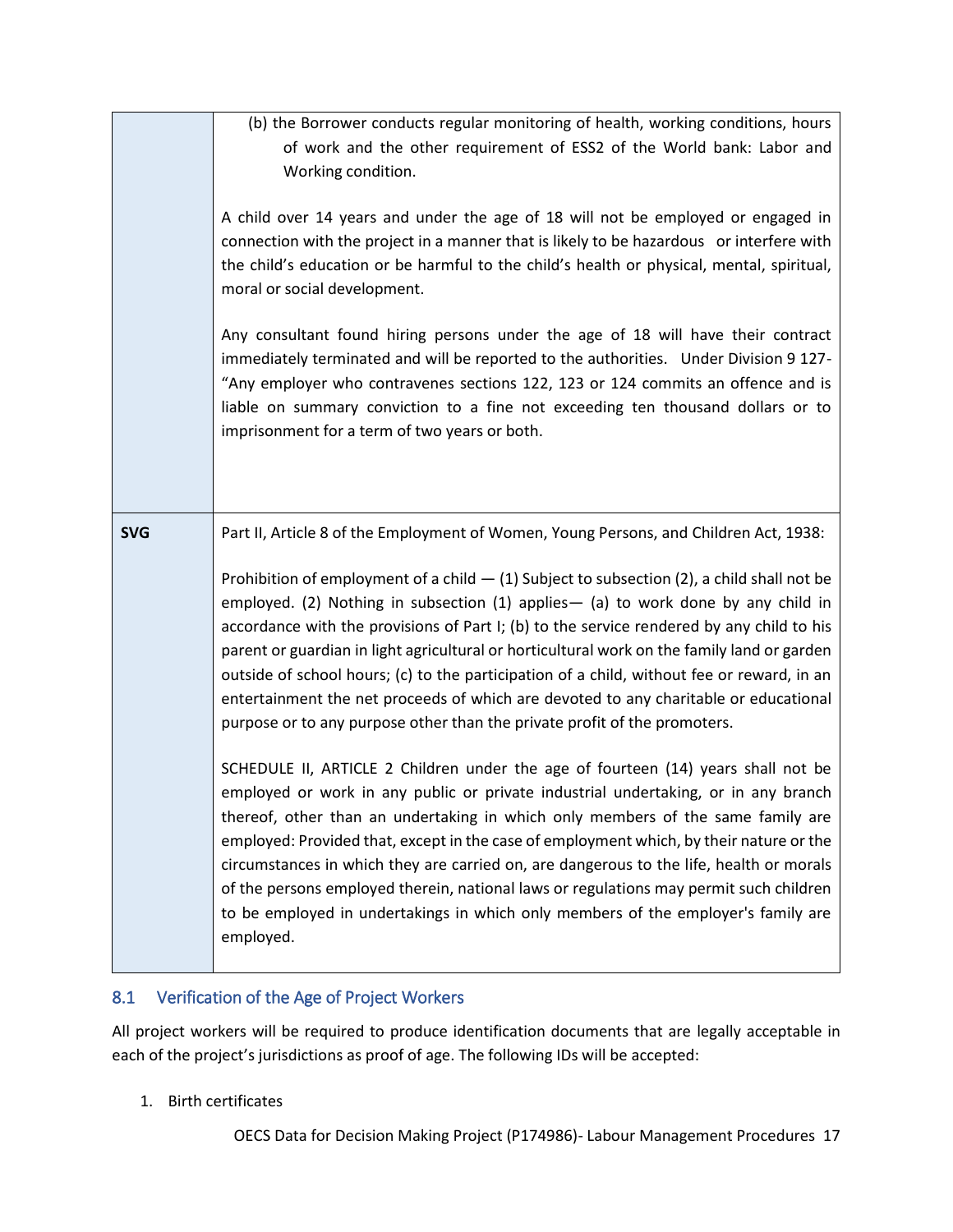- 2. Passports
- 3. National identification/registration cards
- 4. Driver's License

If a prospective employee does not possess any of the abovementioned documentation, the project will implement and document the process it used to verify the age of said prospective employee. Age verification may include any of the following:

- 1. Copies of academic certificates.
- 2. Testimony or affidavits from officials of the schools attended by the potential employee;
- 3. Medical examination.
- 4. Statements from family members or officials and local authorities

All documents provided will be subject to a verification process to ensure their validity. In cases where documents are believed to have been falsified, the project will go through the same verification process. The project will ensure that the confidentiality of the potential employee's data maintained that their right to privacy is protected. All ID and other age verification documentation will be stored in secured files with the human resource personnel. In keeping with the Labour/Employment Acts and included as a clause in their contacts, contractors will be required to conduct audits and implement controls of the process.

#### <span id="page-18-0"></span>8.1.1 Procedures to be Followed if Underage Workers are Found Working on the Project

If underage workers are found working on the project the following actions will be undertaken:

- Termination of the contract and services agreement immediately as per the Labor Act.
- Schedule a meeting with the child and seek to determine the reasons for seeking employment.
- Refer the child to other support services including social services and the Ministry of Education.
- Leverage the services of Non-government and Community Based Organizations to assist the child.

## <span id="page-18-1"></span>9 Terms and Conditions

The terms and conditions for employment in each of the participating countries is outlined in [Table 6.](#page-18-2) The OECS Commission is located in Saint Lucia, hence the legislation for that country govern the Commission.

| Grenada | The following terms and conditions apply to project workers in accordance with the |
|---------|------------------------------------------------------------------------------------|
|         | Grenada Employment Act of 1999.                                                    |
|         |                                                                                    |
|         | <b>Contracts</b>                                                                   |
|         |                                                                                    |

<span id="page-18-2"></span>*Table 6-Terms and conditions of employment in each participating country*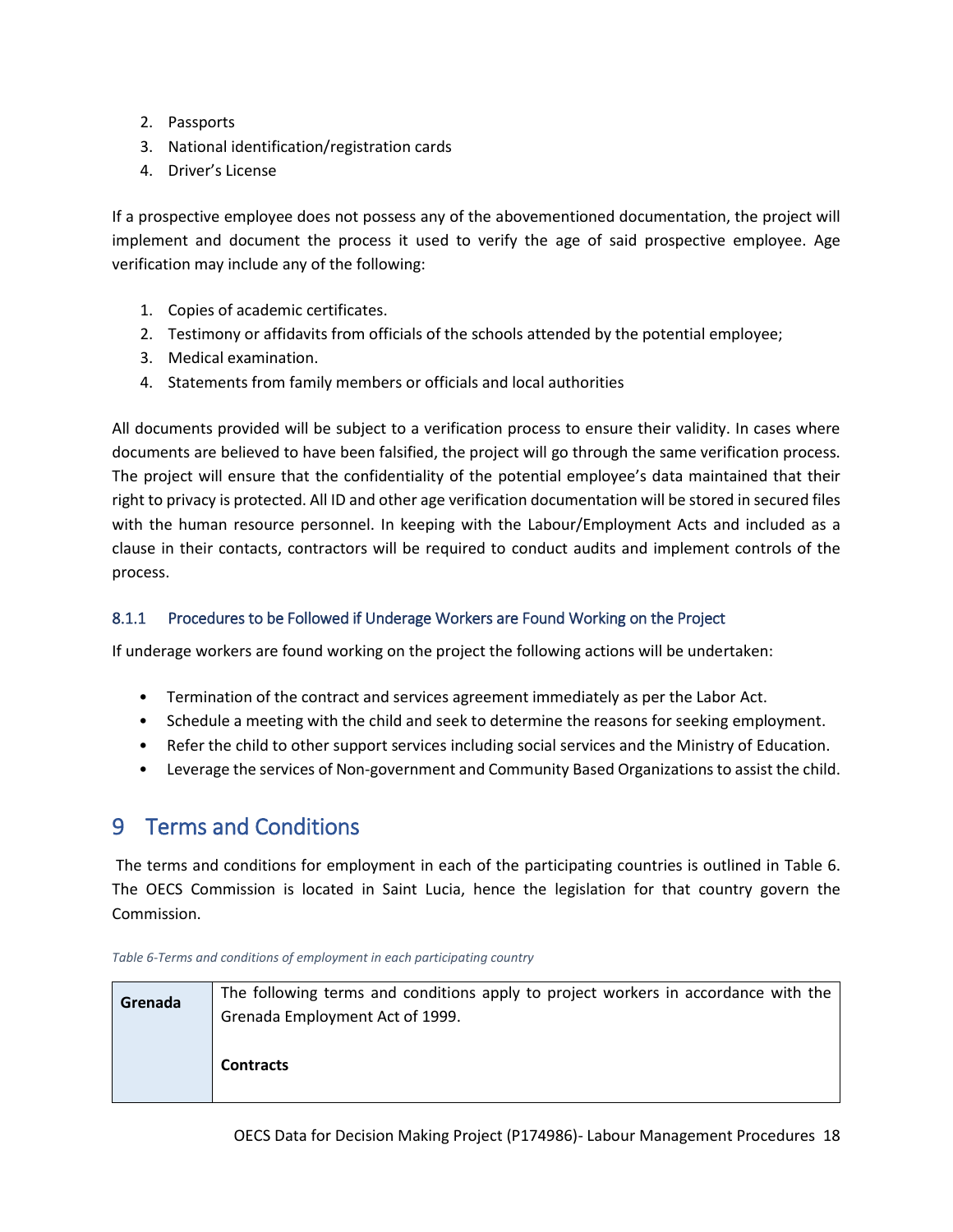The project, and sub-contractor, subcontractor, and assignees of contracts shall pay rates of wages and observe hours and conditions of employment which are not less favorable than those established in the country.

Contractors and sub-contractors shall be certified according to the Government Requirements for governmental contractors including that contractors are certify that the wages and conditions of employment of all those employed by the contractor in the trade or industry in which the contractor is seeking to contract with the Government are fair and reasonable.

The contracts will be guided by the principle of collective bargaining is applicable and where there is no minimum wage or rates established in the country, the guiding principle will be of fair wages and reasonable rates commensurate with governmental minimum wage and similar established rates and conditions.

In keeping with the Employment Act, the contractor shall keep proper wage records and time sheets for all those employed in relation to the execution of the contract, and the contractor shall produce the wage records and timesheets for the inspection of any person authorized by the project or the Labour authorities of Grenada.

Contractors are required by law, to post conditions of work in conspicuous places informing workers of their rights and conditions of work.

The contractor shall ensure sufficient insurance so as to pay compensation to workers under the Workmen's Compensation Act, Chapter 343. 9.

A subcontractor shall be bound to conform to the conditions of the main contract and the main contractor shall be responsible for the observance of all contract conditions. Contractors and subcontractors shall recognize the right of their workers to be members of the trade unions.

#### **Minimum Wage**

All project workers shall be paid a wage that is above or equal to the minimum wage as established by the Government of Grenada. Wages will be paid on a weekly, bi-weekly, or monthly basis. Each employee is entitled to a statement accompanying pay that itemized the following: "(a) the employee's gross wages due at the end of that pay period; (b) the amount of every deduction from his or her wages during that pay period and the purpose for which each deduction was made; and (c) the employee's net wages payable at the end of that pay period."

#### **Hours of Work**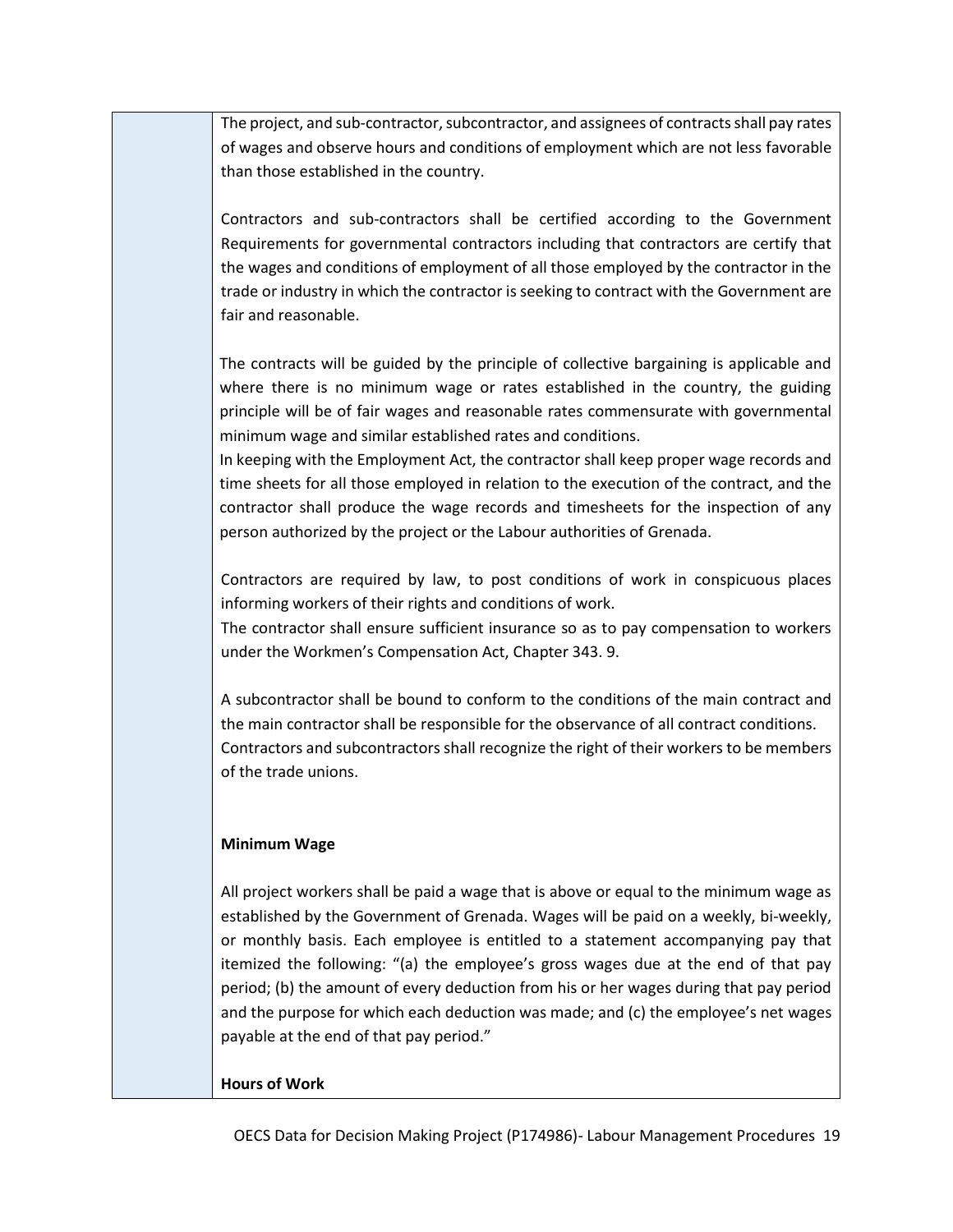|           | The maximum number of ordinary hours of work for employees shall be 40 hours per<br>week with the ordinary working days being Mondays to Saturdays.                                                                                                                                                                                                                                                                                                                                                                                                                                                                                                                                                                                                    |
|-----------|--------------------------------------------------------------------------------------------------------------------------------------------------------------------------------------------------------------------------------------------------------------------------------------------------------------------------------------------------------------------------------------------------------------------------------------------------------------------------------------------------------------------------------------------------------------------------------------------------------------------------------------------------------------------------------------------------------------------------------------------------------|
|           | Project employees are prohibited from working more than 10 hours per day inclusive of<br>two hours for lunch and rest periods. No person under the age of eighteen years shall be<br>employed or allowed to work between the hours of 9.00 p.m. to 6.00 a.m. Other<br>provisions related to hours of work will be guided by the Employment Act on this matter.                                                                                                                                                                                                                                                                                                                                                                                         |
| St. Lucia | The Saint Lucia Labour Code guides and regulates the terms and conditions of<br>employment.                                                                                                                                                                                                                                                                                                                                                                                                                                                                                                                                                                                                                                                            |
|           | <b>Contracts</b>                                                                                                                                                                                                                                                                                                                                                                                                                                                                                                                                                                                                                                                                                                                                       |
|           | Division 1 "Contracts of Employment" applies to all persons engaged under contracts of<br>employment. The Act mandates that "Within fourteen days from the date on which<br>employment commences, an employer may prepare a written contract correctly<br>describing the terms and conditions of employment that have been agreed upon by the<br>employer and employee". The Code also states that "where a contract of employment<br>is not written the employer shall explain to the employee the contents of the contact of<br>employment". The Code further states that "upon written request to the employer, an<br>employee who is not employed under a written contract shall be given, within one month<br>of the request, a written contract. |
|           | <b>Hours of Work</b>                                                                                                                                                                                                                                                                                                                                                                                                                                                                                                                                                                                                                                                                                                                                   |
|           | The Labor code, para. $27 - (1)$ states that subject to subsections (2) and (3), an employer<br>shall not require any employee to work for more than forty hours during any week,<br>excluding overtime. In para. 265. $-$ (1) It also states that an employer shall not $-$ (a)<br>dismiss or threaten to dismiss an employee; (b) discipline or suspend or threaten to<br>discipline or suspend an employee, (c) impose any penalty upon an employee; (d)<br>intimidate or coerce an employee; or (e) discriminate against an employee in any way.                                                                                                                                                                                                   |
|           | <b>Non-Discrimination</b><br>The code states, that a person discriminates against another person if the first-<br>mentioned person makes, on any of the grounds specified in subsection (2), any<br>distinction, exclusion or preference, the intent or effect of which is to nullify or impair<br>equality of opportunity or treatment in occupation or employment. (2) The grounds<br>referred to in subsection (1) are $-$ (a) race, sex, religion, colour, ethnic origin, social<br>origin, political opinion or affiliation, disability, serious family responsibility, pregnancy,<br>marital status, HIV/AIDS, trade union affiliation or activity, or age except for purposes of                                                                |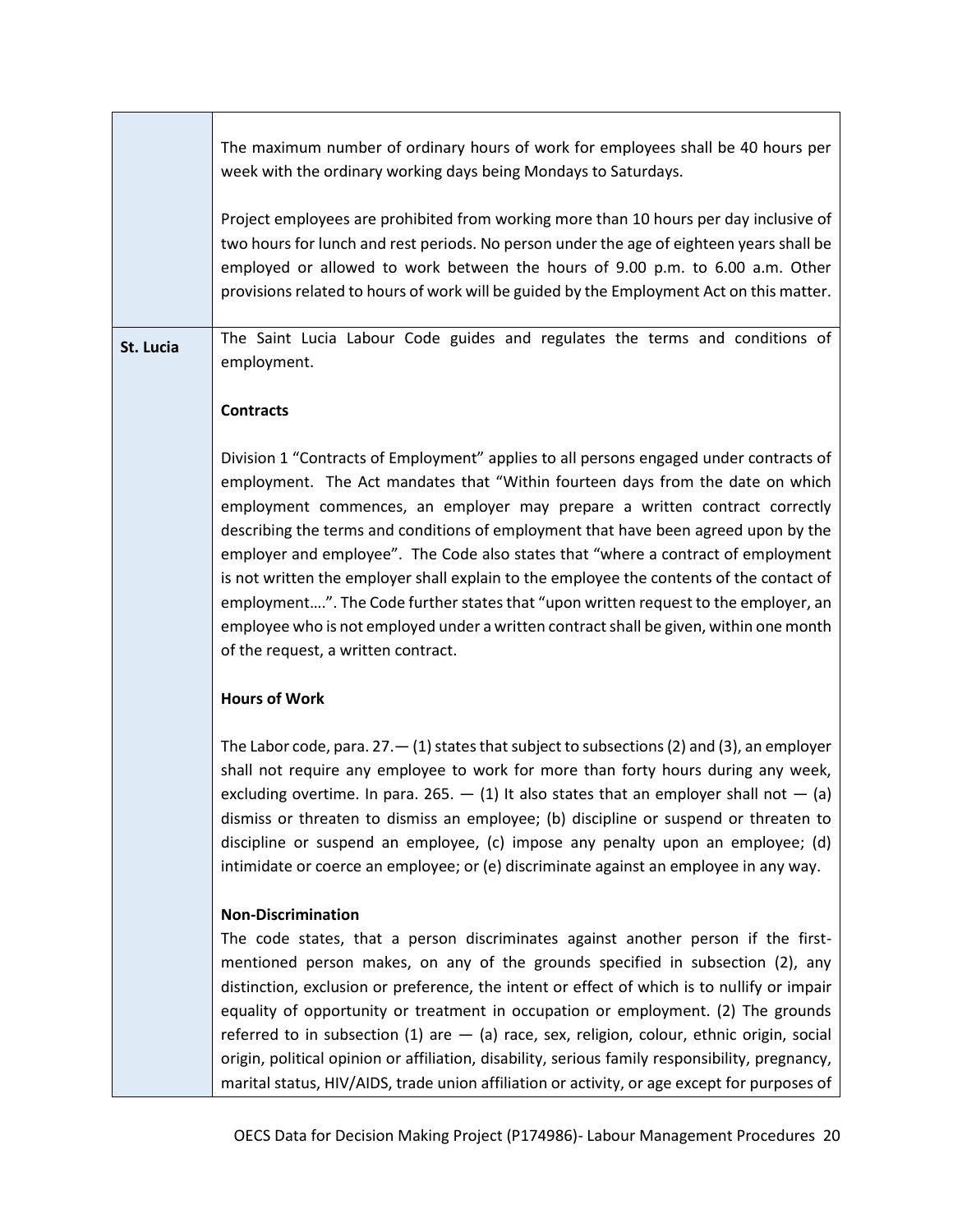|                                                                                                                       | retirement and restrictions on work and employment of minors or for the protection of      |  |  |  |  |
|-----------------------------------------------------------------------------------------------------------------------|--------------------------------------------------------------------------------------------|--|--|--|--|
|                                                                                                                       | children and young persons.                                                                |  |  |  |  |
|                                                                                                                       |                                                                                            |  |  |  |  |
|                                                                                                                       | Para 285. - (1) states that, without prejudice to the provisions under this Division, an   |  |  |  |  |
|                                                                                                                       |                                                                                            |  |  |  |  |
|                                                                                                                       | employer shall not refuse to employ a person, demote or dismiss a female employee,         |  |  |  |  |
|                                                                                                                       | alter the terms and conditions of her contract of employment, refuse her promotion or      |  |  |  |  |
|                                                                                                                       | training or in other way discriminate against her because she is or was pregnant or for    |  |  |  |  |
|                                                                                                                       | any reason connected with pregnancy.                                                       |  |  |  |  |
|                                                                                                                       |                                                                                            |  |  |  |  |
| <b>SVG</b>                                                                                                            | The project will be guided by the Protection of Employment Act, 2003. This Act provides    |  |  |  |  |
|                                                                                                                       | for the maintenance and promotion of good employment relationships between                 |  |  |  |  |
|                                                                                                                       | employers and employees. Among other elements, it addresses promotion of                   |  |  |  |  |
|                                                                                                                       | employment rights, severance pay and disputes.                                             |  |  |  |  |
|                                                                                                                       |                                                                                            |  |  |  |  |
|                                                                                                                       | Protection against dismissal without good cause                                            |  |  |  |  |
|                                                                                                                       |                                                                                            |  |  |  |  |
|                                                                                                                       | 5. (1) Subject to the following provisions, every person shall be protected against the    |  |  |  |  |
|                                                                                                                       | unfair termination of his employment without good cause.                                   |  |  |  |  |
|                                                                                                                       | 5. (2) The employment of a worker shall not be terminated for reasons related to his       |  |  |  |  |
| conduct or performance before he is provided an opportunity to defend himself against                                 |                                                                                            |  |  |  |  |
| the allegations made except in cases where the employer cannot reasonably be expected<br>to provide such opportunity. |                                                                                            |  |  |  |  |
|                                                                                                                       |                                                                                            |  |  |  |  |
|                                                                                                                       | Termination after fixed term of employment                                                 |  |  |  |  |
|                                                                                                                       |                                                                                            |  |  |  |  |
|                                                                                                                       | 6. (1) The services of an employee who has been specifically employed for a fixed period   |  |  |  |  |
|                                                                                                                       | may, notwithstanding anything contained in this Act, be terminated on the expiration of    |  |  |  |  |
|                                                                                                                       | the term so stipulated.                                                                    |  |  |  |  |
|                                                                                                                       | 6. (2) For the purposes of this section, the effective date of termination of the services |  |  |  |  |
|                                                                                                                       | of an employee in relation to an employee who has been specifically employed for a fixed   |  |  |  |  |
|                                                                                                                       |                                                                                            |  |  |  |  |
|                                                                                                                       | period and where that period expires without being renewed under the same contract,        |  |  |  |  |
|                                                                                                                       | shall be the date on which the term expired.                                               |  |  |  |  |
|                                                                                                                       |                                                                                            |  |  |  |  |
|                                                                                                                       | Terms of employment in writing                                                             |  |  |  |  |
|                                                                                                                       |                                                                                            |  |  |  |  |
|                                                                                                                       | 8. (1) Save in the case of daily paid and weekly paid workers, an employer shall inform    |  |  |  |  |
|                                                                                                                       | an employee in writing of the terms and conditions in writing of employment and such       |  |  |  |  |
|                                                                                                                       | terms and conditions shall include:                                                        |  |  |  |  |
|                                                                                                                       |                                                                                            |  |  |  |  |
|                                                                                                                       | the date of commencement of employment.<br>a)                                              |  |  |  |  |
|                                                                                                                       | the name and address of the employer and the employee.<br>b)                               |  |  |  |  |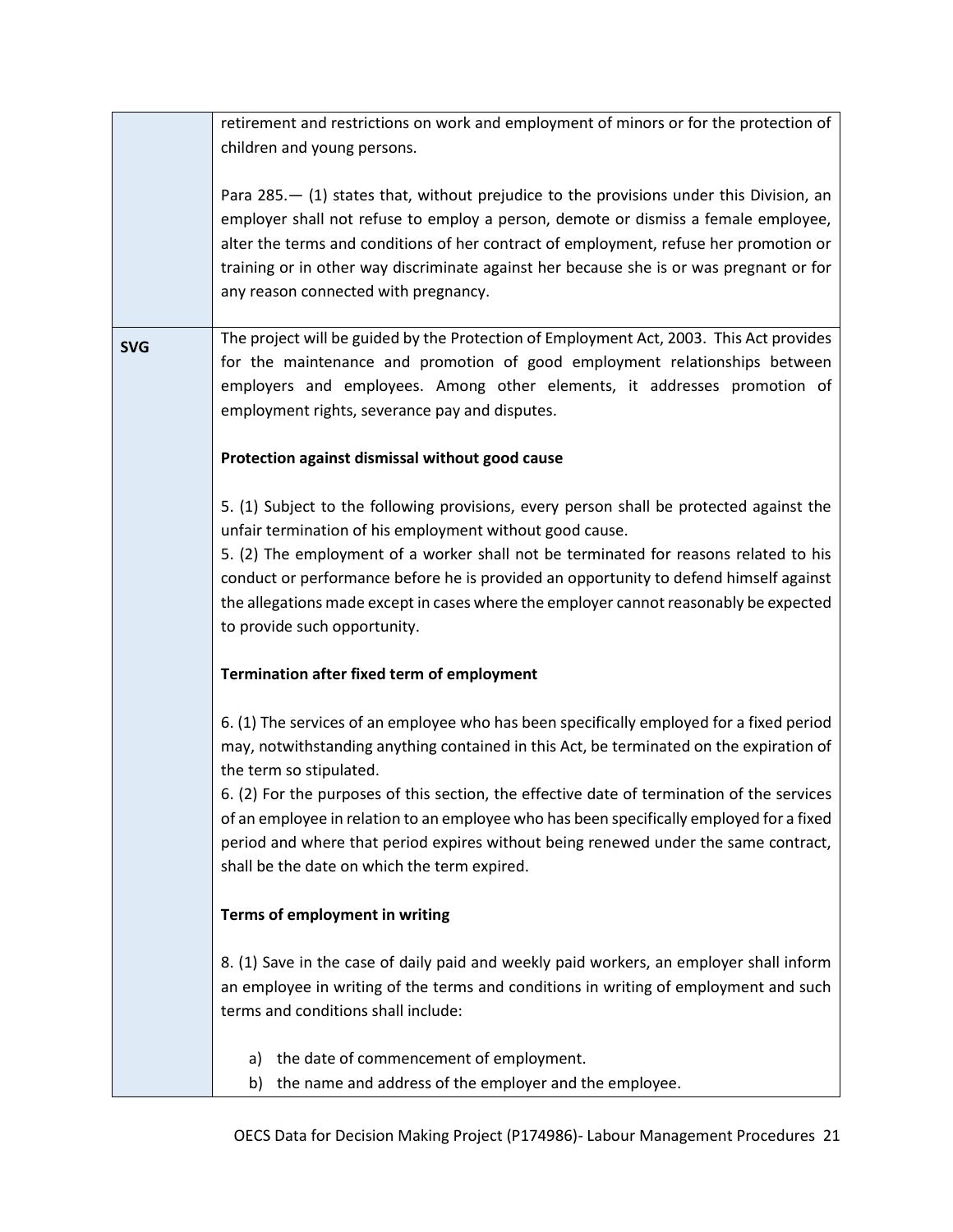| the rate of pay, the overtime rate if any and the pay period.<br>C)                                                                                                                                                                                                                                                                                                                                                                           |
|-----------------------------------------------------------------------------------------------------------------------------------------------------------------------------------------------------------------------------------------------------------------------------------------------------------------------------------------------------------------------------------------------------------------------------------------------|
| the probationary period if any.<br>d)                                                                                                                                                                                                                                                                                                                                                                                                         |
| the hours of work including time off and rest period, if any.<br>e)                                                                                                                                                                                                                                                                                                                                                                           |
| the rate of vacation, sick and maternity leave if applicable; and<br>f)                                                                                                                                                                                                                                                                                                                                                                       |
| the duties to be performed.<br>g)                                                                                                                                                                                                                                                                                                                                                                                                             |
| 8. (2) An employer shall provide to the employee the conditions of service referred to in<br>subsection (1) within seven working days from the date of employment or four calendar<br>weeks where the employee is in employment at the commencement of this Act,<br>8. (3) Any person who fails to comply with the provisions of this section commits an<br>offence and is liable on conviction to a fine not exceeding one thousand dollars. |

Under this Project, all project workers will be provided with a written contract, in accordance with the Labour Code, outlining terms and conditions for executing the particular work that they have been contracted for. The terms and conditions of employment will make adequate provisions for periods of rest per week, annual holiday, sick, maternity and vacation and bereavement leave as stipulated in the Labour Code. The contract will also include the Code of Conduct.

## <span id="page-22-0"></span>10 Grievance Redress Mechanism

The Grievance Mechanism for all Project Workers is as follows:

Contractors will appoint a representative/employee who will be the point of contact for all Grievances. In the case of project management staff, the point of contact will be the project manager, and similar in the respective countries or the Permanent Secretary of the respective sector. Contact information will become available once the manager of the PIU is on board, and the contractors are known. Contact information will be available prior to the hiring of workers and it will be provided to workers upon signing of contract.

Upon receipt of Grievances (not channeled through the project manager,) the contractor staff / Permanent Secretary or Representative will notify the project manager and Social Specialist. In the case of issues with project management staff the Project Manager may be required to exclude her or himself it the compliant directly involves him or her.

The contractor will attempt to address grievance within established time frame of 3 weeks upon receipt. In cases of timely or urgent matters a period of a minimum of 24 hours and a maximum of 15 days will be allotted for addressing a resolving the grievance. Grievances can be made in person, telephone call or writing. Grievances can be made anonymously. A dedicated email and telephone number will be provided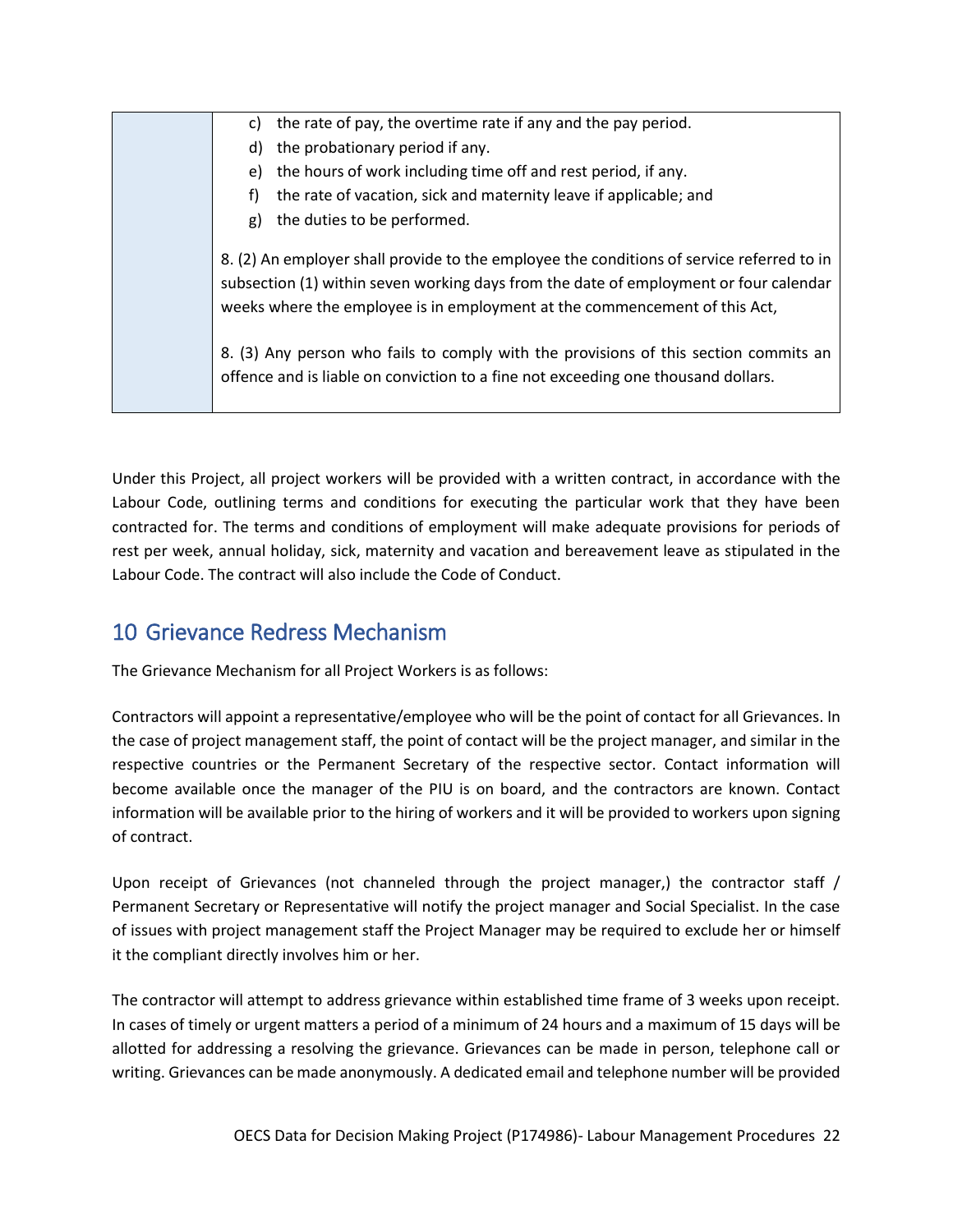for all Grievances. For grievances made via telephone or in person, grievances will be recorded at a later date and the complainant asked to sign same.

#### **Contact information**

#### **Contact information of the social specialist in each PIU will be updated upon establishment and staffing of the PIUs. Given below are contact details of the line ministries where each PIU will be housed.**

| <b>Contact</b>      | Grenada                       | St. Lucia                 | <b>SVG</b>                                                                                                  | <b>OECS</b>                                                                                                    |
|---------------------|-------------------------------|---------------------------|-------------------------------------------------------------------------------------------------------------|----------------------------------------------------------------------------------------------------------------|
| Name                | Candice<br>Ramessar           | Deborah Hippolyte         | DeAnna Ralph                                                                                                | Carlene Radix                                                                                                  |
| Title               | Development<br>Specialist     | <b>Social Specialist</b>  | Social Specialist                                                                                           | Head of Human and<br>Social Division                                                                           |
| Telephone           | 592-502-5180,<br>592-604-2216 | +1 758 285 7245           | W: 784 457 1746                                                                                             | M: 758-485-1491<br>W: 758-455-6409                                                                             |
| Email<br>address    | ramess9@aol.<br>com           | deborah.hippolyte@govt.lc | dralph@svgcpd.co<br>m                                                                                       | carlene.radix@oecs.i<br>nt                                                                                     |
| Physical<br>Address |                               |                           | $1st$ Floor<br>Administrative<br>Building, Bay<br>Street, Kingstown,<br>Saint Vincent and<br>the Grenadines | Organisation of<br>Eastern Caribbean<br>States (OECS)<br>Commission<br>Morne Fortune,<br>Castries, Saint Lucia |

The contractor will notify the Project Manager through a report of the successful resolution of any grievance. The complainant will also be informed via writing of the measures taken to address the grievance.

If the grievance cannot be resolved by the contractor, the contractor will inform the Project Manager and the Social Specialists.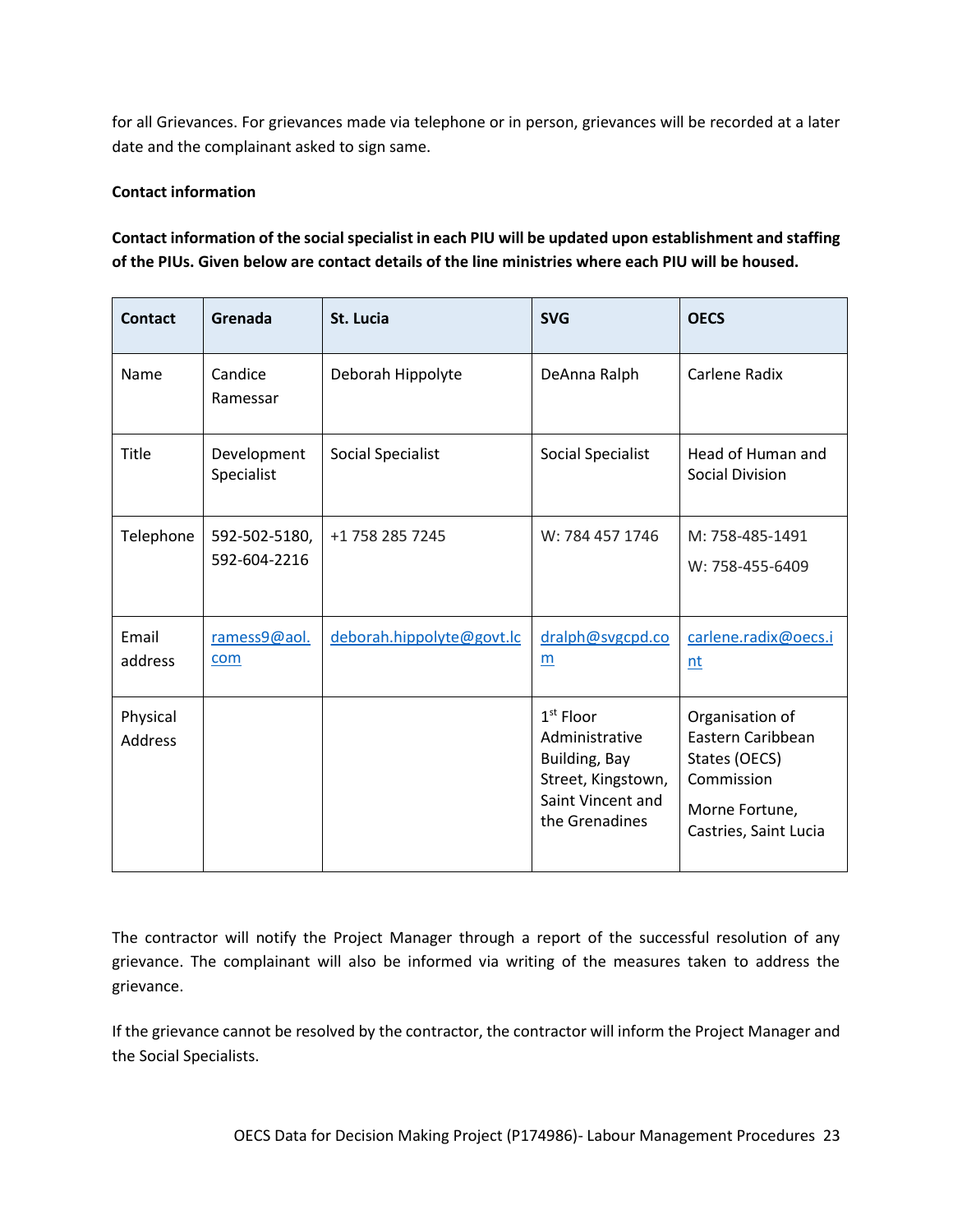The Social Specialist and Project Manager will meet with the project contractor and workers and attempt resolution. In the case of project management staff, the Permanent Secretary will meet directly with the staff.

If issues cannot be resolved the issue will be referred to the Ministry of Labour of the respective country for their action and pronouncement. The Ministry of Labor's ruling would be the final tier of the grievance mechanism.

If unresolved, either party may seek redress in the courts of the Country. Parties involved will be advised that they can directly contact the Project Office Ministry.

#### **All received grievances received by the project shall be logged and filed.**

#### **ADDRESSING GENDER-BASED VIOLENCE**

The GRM will specify and train an individual who will be responsible for dealing with any gender-based violence (GBV) issues, should they arise. A list of GBV service providers which will be defined prior to the contracting of workers, will be kept available by the GBV trained individual, the Project Manager at the PIU and by either the Project Manager or the Permanent Secretary of the respective ministries in each of the participating countries. The GRM should assist GBV survivors by referring them to GBV Services Provider(s) for support immediately after receiving a complaint directly from a survivor.

If GBV-related incident occurs, it will be reported through the GRM, as appropriate and keeping the survivor information confidential. Specifically, the GRM will only record the following information related to the GBV complaint:

- The nature of the complaint (what the complainant says in her/his own words without direct questioning);
- $\bullet$  If, to the best of their knowledge, the perpetrator was associated with the project;
- If possible, the age and sex of the survivor; and
- Whether the survivor was referred to a GBV service provider

Any cases of GBV brought through the GRM will be documented but remain closed/sealed to maintain the confidentiality of the survivor. Here, the GRM will primarily serve to:

- Refer complainants to the GBV Services Provider; and
- Record the resolution of the complaint.

The GRM will also immediately notify both the Implementing Agency and the World Bank of any GBV complaints **WITH THE CONSENT OF THE SURVIVOR**.

In addition to the project's main GRM channel, the GBV survivor can also approach the Bank directly, especially if the alleged perpetrator ends of up being someone directly implicated with managing the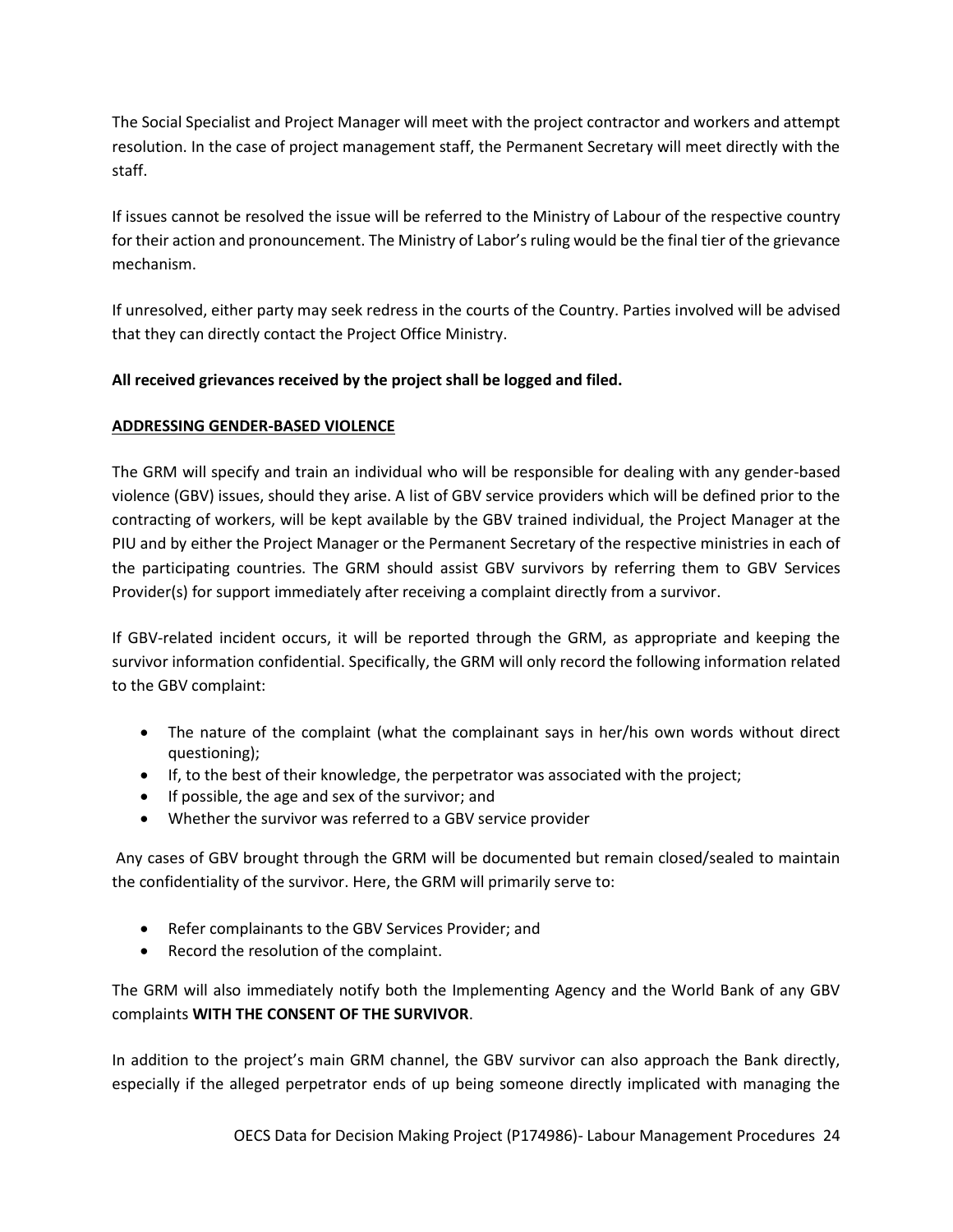GRM. The affected person can approach the Task Team Leader (TTL), the World Bank Caribbean country director, or any other Bank staff within the task team with whom he/she feels comfortable sharing.

## <span id="page-25-0"></span>11 Contractor Management

It is mandated that the contractor execute the management of the contract in a manner that is acceptable to the client and is in accordance with the World Bank rules and regulations as it relates to ESS2, specifically relating to the selection process for contractors, management of labour issues, including health and safety, procedures for managing and monitoring of performance for contractors, as well as reporting on workers under the project.

**Information on Public Records**: The Contractor must have in place information on corporate registers and documents relating to the violation of applicable law, including reports from labour inspectorates and other enforcement bodies.

**Certification and Approval of Business and Workers:** Documentation of approved business licenses, registration, permits and other approvals and workers' certification/permits and training to perform the work.

**Health and Safety:** Document and have in place labour management systems as it relates to organizational health and safety. Records of incidents and corresponding root cause analysis with a corrective mitigation plan. First aid cases, high potential near misses, and remedial and preventive activities required. Identification and establishment of safety committee and records of meetings. Contractors will also have in place adequate Covid-19 transmission prevention procedures. These will include procedures to be followed if a worker contracts the virus.

**Workers Payroll Records**: Documentation of the number of hours work and pay received inclusive of all payments made on their behalf, for example payment made to the National Insurance Scheme and other entitlements regardless of the workers being engaged on a short- or long-term assign mentor fulltime or part time worker.

## <span id="page-25-1"></span>12 Community Workers

<span id="page-25-2"></span>The project doesn't intend to be engaged with community workers.

# 13 Primary Supply Workers

The project doesn't intend to be engaged with primary supply workers.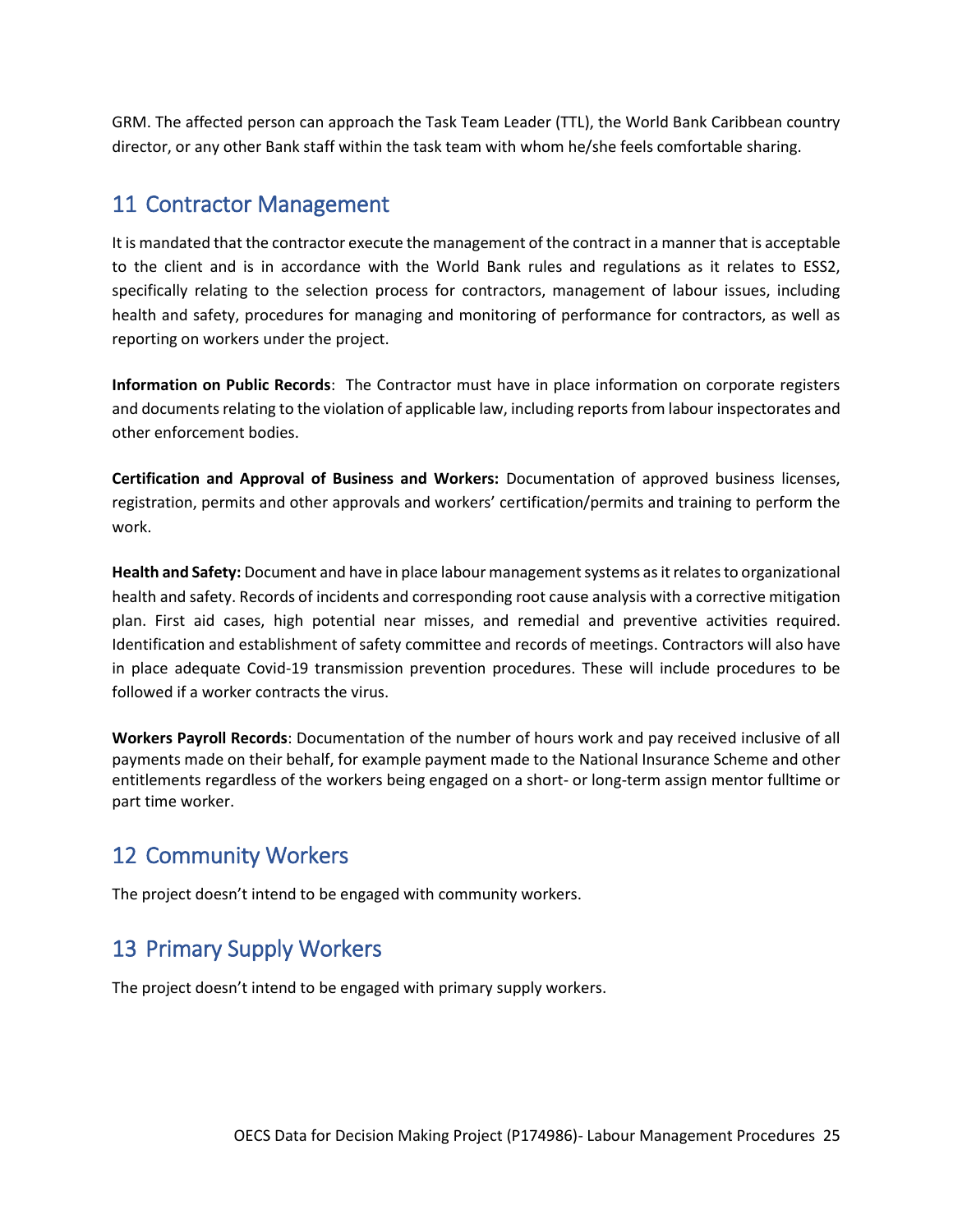# <span id="page-26-0"></span>Annex 1- Sample Code of Conduct

## **CODE OF CONDUCT FOR CONTRACTOR'S PERSONNEL**

We are the Contractor, [*enter name of Contractor*]. We have signed a contract with [*enter name of Employer*], for [*enter description of the Works*]. These Works will be carried out at [*enter the Site and other locations where the Works will be carried out*]. Our contract requires us to implement measures to address environmental and social risks related to the Works, including the risks of sexual exploitation, sexual abuse and sexual harassment.

This Code of Conduct is part of our measures to deal with environmental and social risks related to the Works. It applies to all our staff, labourers and other employees at the Works Sites or other places where the Works are being carried out. It also applies to the personnel of each subcontractor and any other personnel assisting us in the execution of the Works. All such persons are referred to as **"Contractor's Personnel"** and are subject to this Code of Conduct.

This Code of Conduct identifies the behavior that we require from all Contractor's Personnel.

Our workplace is an environment where unsafe, offensive, abusive or violent behavior will not be tolerated and where all persons should feel comfortable raising issues or concerns without fear of retaliation.

#### **REQUIRED CONDUCT**

Contractor's Personnel shall:

- 1. carry out his/her duties competently and diligently.
- 2. comply with this Code of Conduct and all applicable laws, regulations and other requirements, including requirements to protect the health, safety and well-being of other Contractor's Personnel and any other person.
- 3. maintain a safe working environment including by:
	- a) ensuring that workplaces, machinery, equipment and processes under each person's control are safe and without risk to health.
	- b) wearing required personal protective equipment (PPE);
	- c) using appropriate measures relating to chemical, physical and biological substances and agents; and
	- d) following applicable emergency operating procedures.
- 4. report work situations that he/she believes are not safe or healthy and remove himself/herself from a work situation which he/she reasonably believes presents an imminent and serious danger to his/her life or health.
- 5. treat other people with respect and not discriminate against specific groups such as women, people with disabilities, migrant workers or children;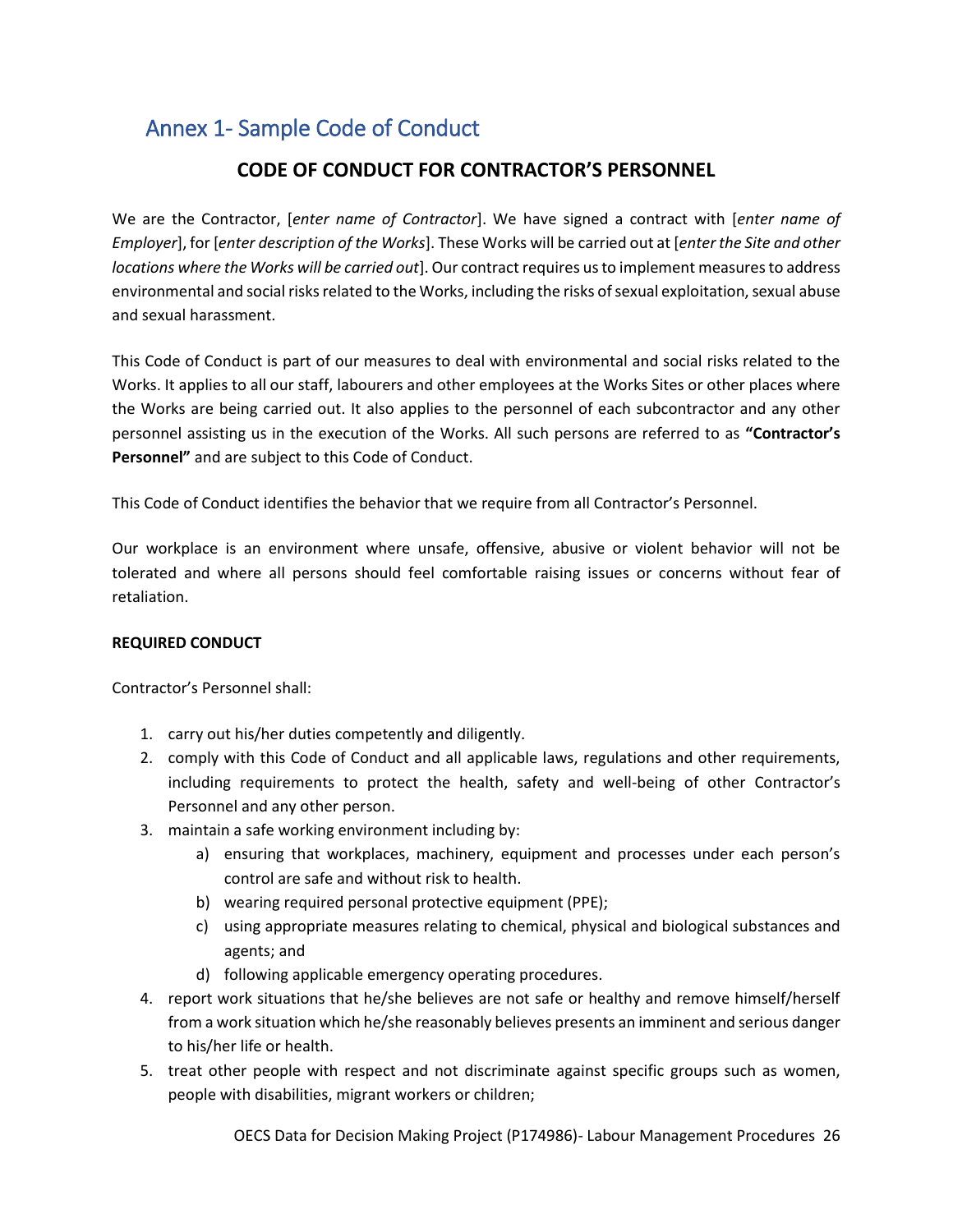- 6. not engage in Sexual Harassment, which means unwelcome sexual advances, requests for sexual favours, and other verbal or physical conduct of a sexual nature with other Contractor's or Employer's Personnel;
- 7. not engage in Sexual Exploitation, which means any actual or attempted abuse of position of vulnerability, differential power or trust, for sexual purposes, including, but not limited to, profiting monetarily, socially or politically from the sexual exploitation of another. In Bank financed operations/projects, sexual exploitation occurs when access to or benefit from Bank financed Goods, Works, Consulting or Non-consulting services is used to extract sexual gain.
- 8. not engage in Sexual Abuse, which means the actual or threatened physical intrusion of a sexual nature, whether by force or under unequal coercive conditions.
- 9. not engage in any form of sexual activity with individuals under the age of 18, except in case of pre-existing marriage.
- 10. complete relevant training courses that will be provided related to the environmental and social aspects of the Contract, including health and safety matters, Sexual Exploitation and Abuse (SEA), and Sexual Harassment (SH);
- 11. report violations of this Code of Conduct.
- 12. not retaliate against any person who reports violations of this Code of Conduct, whether to us or the Employer who makes use of the grievance mechanism for Contractor's Personnel or the project's Grievance Redress Mechanism.

#### **RAISING CONCERNS**

If any person observes behavior that he/she believes may represent a violation of this Code of Conduct, or that otherwise concerns him/her, he/she should raise the issue promptly. This can be done in either of the following ways:

- 1. Contact [*enter name of the Contractor's Social Expert with relevant experience in handling sexual exploitation, sexual abuse and sexual harassment cases, or if such person is not required under the Contract, another individual designated by the Contractor to handle these matters*] in writing at this address [ ] or by telephone [ ] or in person at [ ]; or
- 2. Call [ ] to reach the Contractor's hotline (*if any)* and leave a message.

The person's identity will be kept confidential, unless reporting of allegations is mandated by the country law. Anonymous complaints or allegations may also be submitted and will be given all due and appropriate consideration. We take seriously all reports of possible misconduct and will investigate and take appropriate action. We will provide warm referrals to service providers that may help support the persons who experience the alleged incident, as appropriate.

There will be no retaliation against any person who raises a concern in good faith about any behavior prohibited by this Code of Conduct. Such retaliation would be a violation of this Code of Conduct.